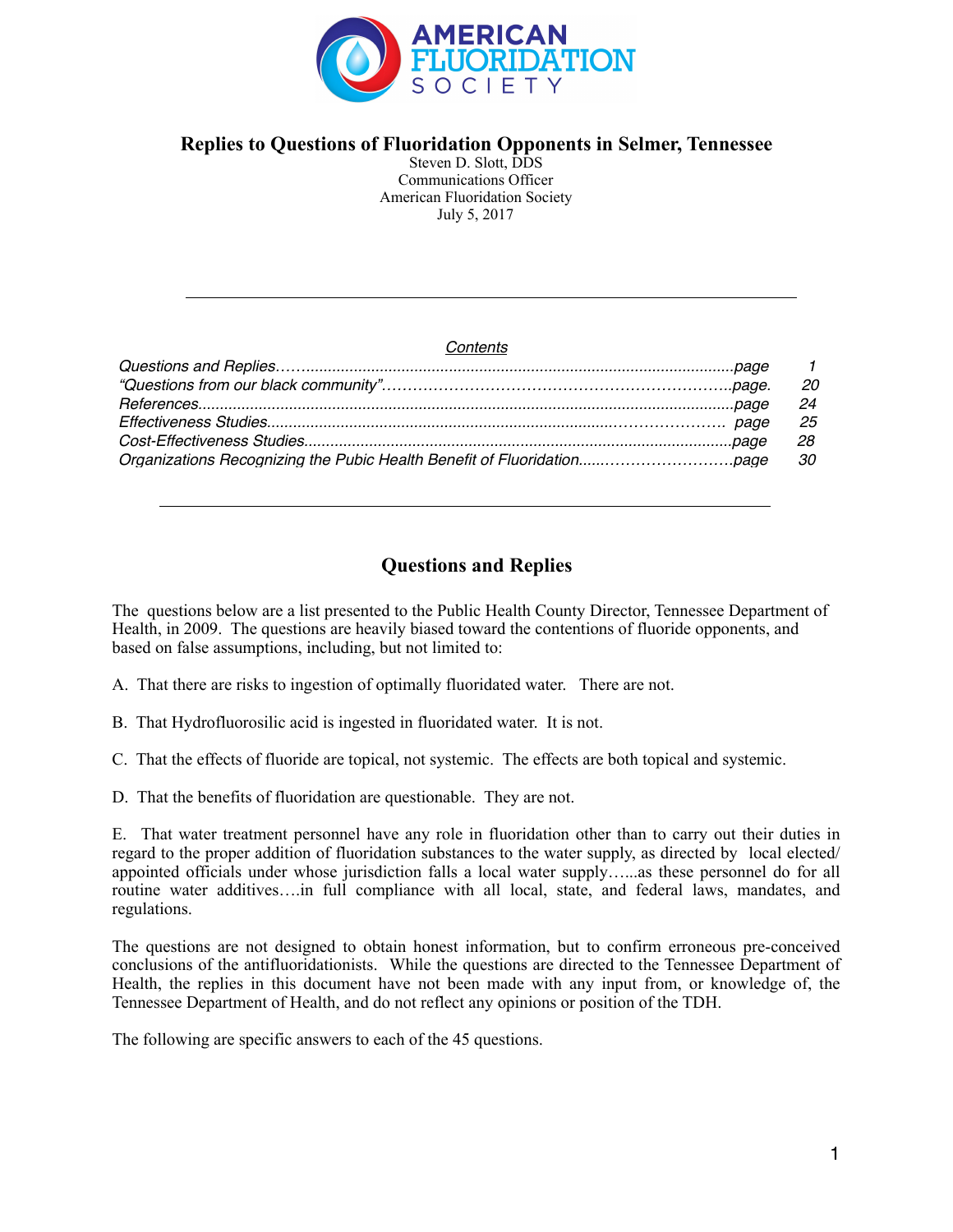*1. Question: Are you able to provide an estimate for the full range of daily water ingestion by consumers in Selmer, including specific ranges for laborers, athletes, the excessively thirsty such as those individuals with diabetes, and those encouraged by health professionals to use water for health or detoxifying purposes? If yes, please submit the data specific data specific to this request and identify the published source of your estimates.* 

## **Reply**:

In discussions of fluoridation it is important to remain focused on that which is relevant to the issue and not get sidetracked into diversions from the facts. What is being asked here is whether the amount, or "dose" of fluoride ingested from optimally fluoridated water in addition to that from all other normal sources of fluoride is safe for everyone. The answer is yes. When the maximum amount of a substance which can be ingested falls below the threshold of adverse effects, then dose is not an issue in regard to adverse effects. This is the case with chlorine, fluoride, ammonia, and the myriad other substances routinely added to public water supplies.

Simply put, water is fluoridated at 0.7 mg/liter (ppm=mg/liter). Thus, for every liter of fluoridated water consumed, the "dose" of fluoride intake is 0.7 mg. The average daily water consumption by an adult is 2-3 liters per day. The US CDC estimates that of the total daily intake, or "dose", of fluoride from all sources including dental products, 75% is from the water.

The US National Academy of Medicine (formerly the US Institute of Medicine) has established that the daily upper limit for fluoride intake from all sources, for adults, before adverse effects will occur, short or long term, is 10 mg. As can be noted from a simple math equation, before the daily upper limit of fluoride intake could be attained in association with optimally fluoridated water and all other normal sources of fluoride intake, water toxicity would be the concern, not fluoride. Even if one doubles the average amount of water consumption, the fluoride ingested would still be below the threshold of adverse effects.

The range of safety between the minuscule few parts per million fluoride that are added to existing fluoride levels in water, is so wide that "dose" is not an issue. (1)

*2. Question: Are you able to identify the estimated range of total daily water ingestion by infants and children by age in Selmer? If yes, please submit the data specific to this request and identify the published source of your estimates.* 

# **Reply**:

As in question #1, that which is being asked is if the dose of fluoride in addition to that from all other normal sources of fluoride, is safe for everyone. Again, the answer is yes. While the amount of daily fluoride intake for infants and children may exceed the NAM established daily upper limit, the only potential consequence is the chance of mild dental fluorosis during the teeth developing years of 0-8. Mild dental fluorosis is a barely detectable effect which causes no adverse effect on cosmetics, form, function, or health of teeth. As peer-reviewed science has demonstrated mildly fluorosed teeth to be more resistant to decay, many consider this effect to not even be undesirable, much less adverse. (2)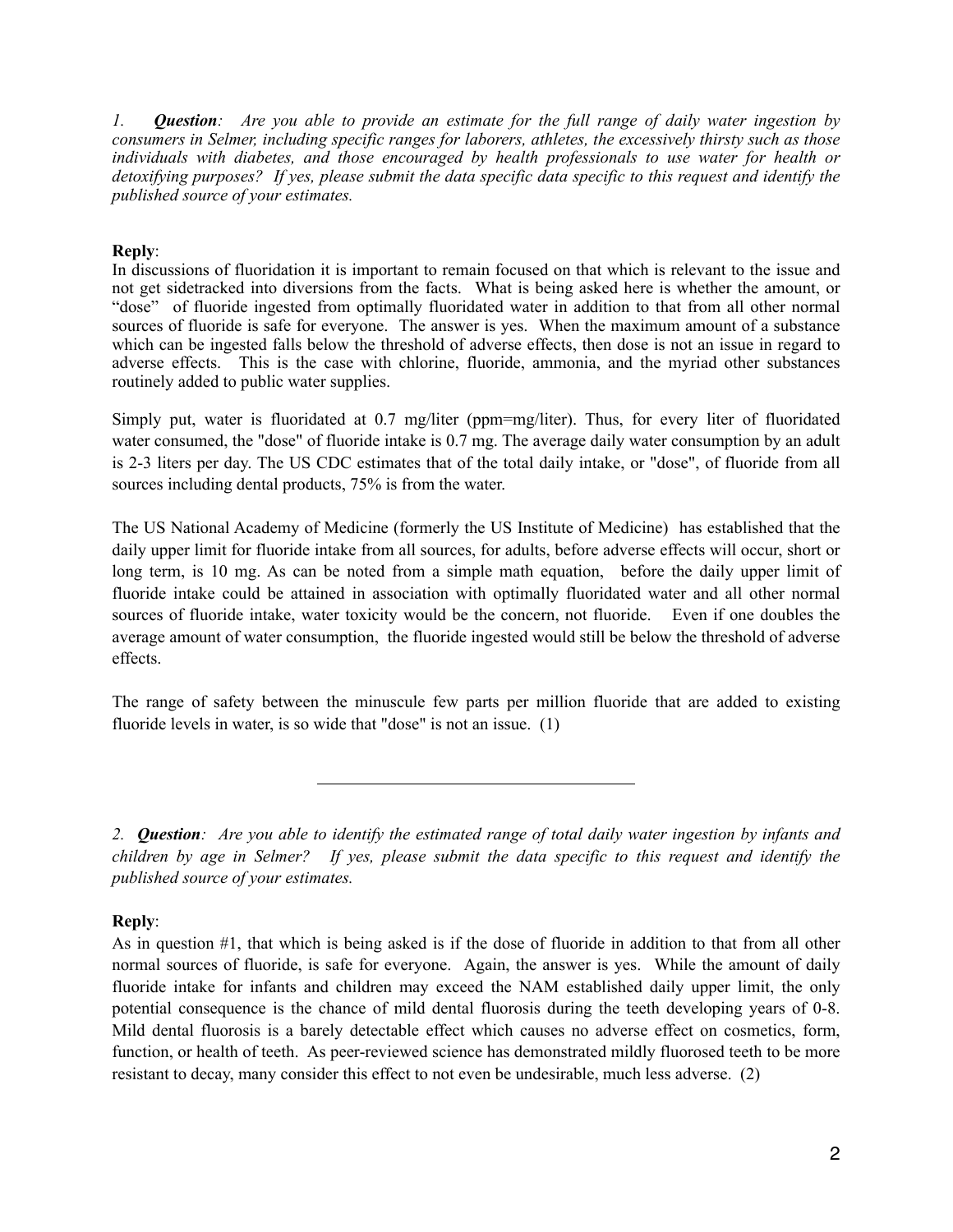There is no valid, peer-reviewed scientific evidence of any adverse effects on infants, children, or anyone of any other age group, from optimally fluoridated water.

*3. Question: Is there any identifiable range of water consumption, age of consumer, population afforded equal protection, list of populations with specific diseases, or list of populations with higher risk for certain diseases or harmful effects that the Town of Selmer does not have the mission of providing delivery of water that is safe for lifetime consumption without anticipated adverse health effect? If so, please state for what occurrence or population the health department advises that the Town's duty to provide stewardship over the public drinking water ceases? If not, please state No.* 

# **Reply**:

Again, what is being asked is whether optimally fluoridated water is safe for consumption of everyone. The answer is again yes.

Fluoride has always existed in water, and always will, fluoridated or not. So, if having fluoride in the public water system is considered to be inadequate stewardship of that water, then fluoridation is irrelevant. In considering stewardship one must consider how best to utilize the existing minerals in that water. Fluoridation simply adjusts the concentration of existing fluoride in water to that level at which maximum benefit will be obtained from those ingesting that water, while strictly maintaining that level well below the threshold of adverse effects. When a very valuable health benefit such as prevention of a significant amount of dental infection can be attained in an entire population simply by a slight adjustment of the concentration of an existing mineral in the water supply, the real question is whether it is adequate stewardship to deny the population that benefit, even though fluoride will continue to be ingested.

Fluoride at the optimal level at which water is fluoridated is odorless, colorless, and tasteless. In the entire 72 year history of fluoridation, hundreds of millions having chronically ingested optimally fluoridated water during that time period, there have been no proven adverse effects. Nearly 75% of the United States benefits from the dental decay prevention accorded by water fluoridation. Is intentionally depriving a citizenry the benefits of a public health initiative, currently the standard in nearly 75% of the US, which has a 72 year track record of benefits with no adverse effects, providing good stewardship? Is there not an enormous risk of liability in denying an entire population such benefits, which are standard practice in the overwhelming majority of the United States, based on nothing more than groundless claims and misinformation provided by activist groups?

*<sup>4.</sup> Question: As the free-fluoride ion is not removed by simple carbon filtration, what is the estimated cost installation and yearly maintenance for a whole-house residential water treatment system to limit drinking, cooking, and dermal fluoride exposures from baths and showers for a family of four? Please identify your source.*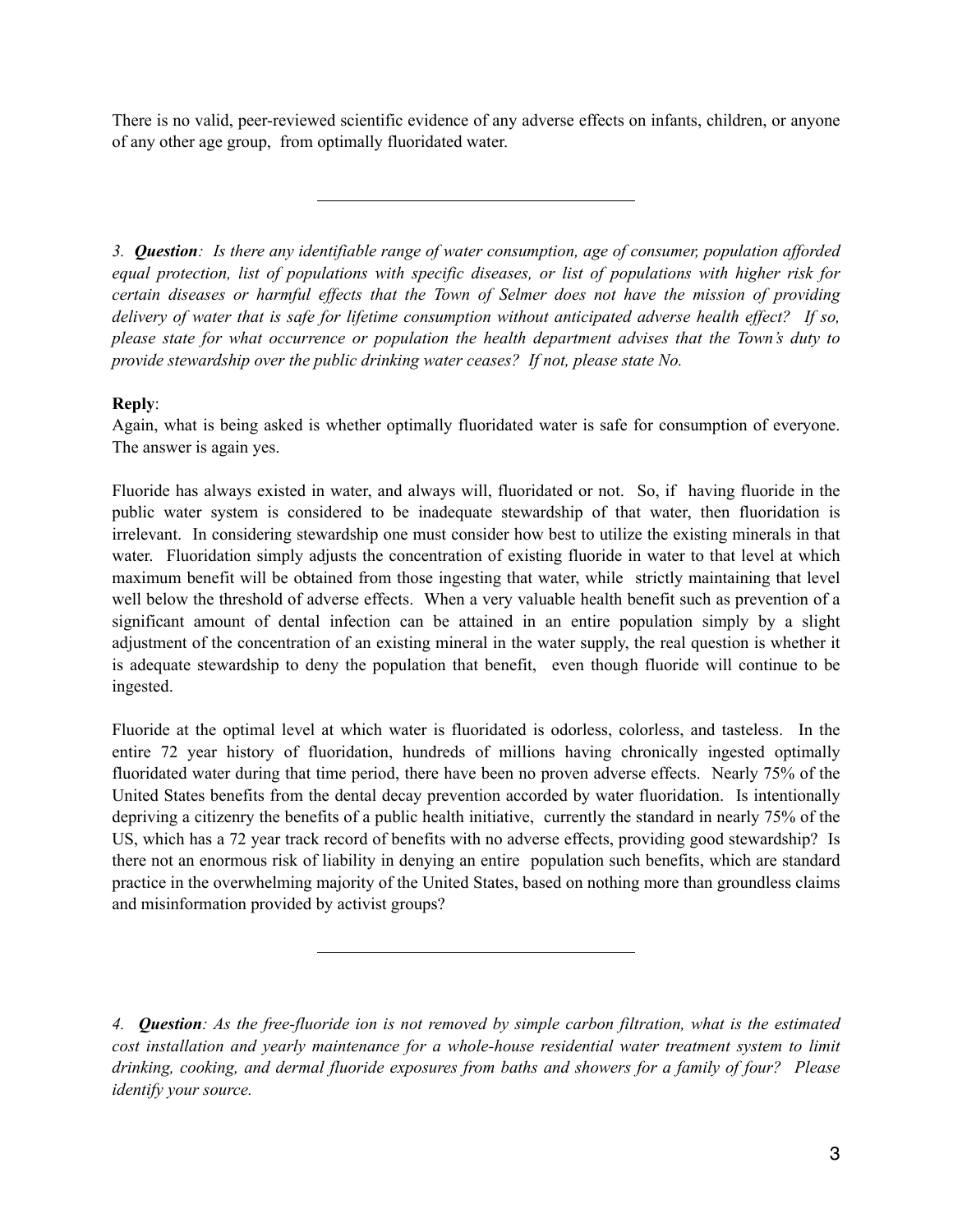## **Reply**:

Fluoride has always existed in water. This fluoride is colorless, tasteless, odorless, and causes no adverse effects. There is no scientifically defensible reason to consider removal of this fluoride when it exists in a concentration of 2.0 mg/liter or less in water. Anyone who chooses to remove fluoride from the water piped into their home is entirely free to do so. Reverse osmosis filters are readily available for purchase. However, as this is a personal preference, it is not the responsibility of society to bear the cost of satisfying this preference.

*5. Question: Has the Tennessee Department of Health informed the general public of Selmer, or any medical professionals attending to the personal health of citizens of Selmer, of an specific foods, beverages or produce that may contain significant concentrations of fluoride that consumers may consider in supplementing their daily exposures or restricting their daily exposures?* 

## **Reply**:

A One of the main benefits of water fluoridation is the provision of a constant, consistent bathing of the teeth in a low concentration of fluoride all throughout the day, a very effective means of prevention of dental decay. Fluoride in foods and beverages provide only sporadic exposure to differing levels of fluoride, which peak in the oral cavity within an hour, and then are gone. Relying on foods and beverages to be a substitute for fluoridation is comparing apples to oranges.

B. In the absence of exposure to abnormally high concentrations of fluoride within well-water or from environmental fluoride pollution, there is no more need to restrict fluoride intake in association with optimally fluoridated water than there is to restrict chlorine intake in association with chlorinated water. For anyone exposed to the abnormally high levels of fluoride required to chance adverse effects, removal of the 0.7 mg/liter fluoride from optimally fluoridated water would be akin to removal of a drop of water from a tsunami. Technically the drop would contribute to the tsunami. However, neither would its removal have any effect on that tsunami, nor could that drop cause a tsunami in the absence of the massive amount of water from other sources.

When there are adverse effects from fluoride in the water and/or environment, as there are in those countries with high levels of fluoride pollution, the problem is with those other sources, not from the minuscule 0.7 mg/liter fluoride in optimally fluoridated water.

*<sup>6.</sup> Question: If the Tennessee Department of Health has not provided the public with specific knowledge of sources of fluoride exposure, does the health department contend that the health department has no duty, nor any other government entity has a duty, to inform the consumer of sources of fluoride exposures while advising water operators to increase exposures through the water supply? If no government entity has such a duty, please so state. If there is a duty to inform the public by some government, please identify that entity.*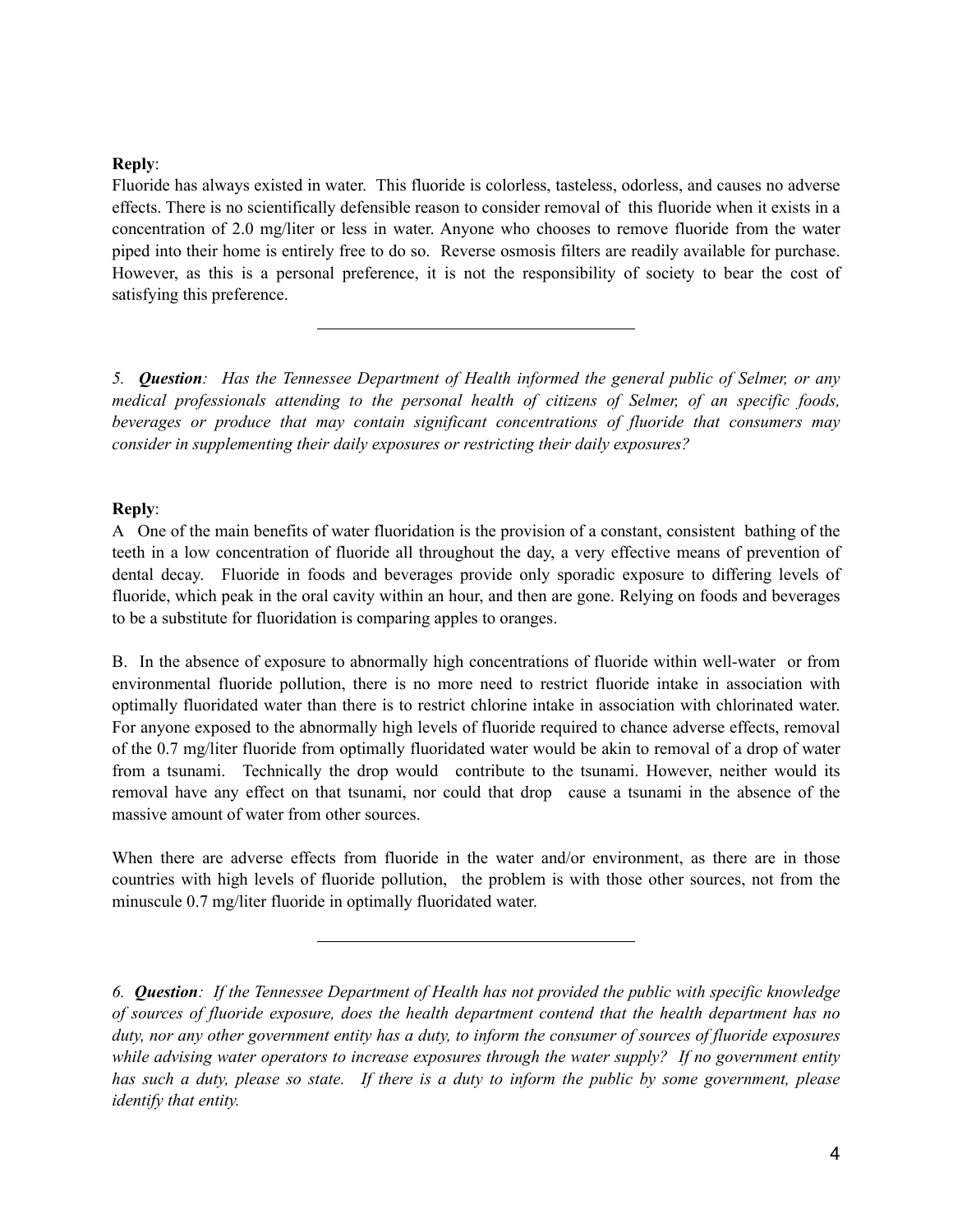## **Reply**:

A. The duty of public health departments is to protect the health of the public. As there is no danger to that health from optimally fluoridated water in conjunction with all other normal sources of fluoride intake, there is no more reason for the health department to inform the public of sources of fluoride intake, any more than there is to inform the public of sources of chlorine, ammonia, or any of the substances routinely added to public water supplies.

B. All recommended and mandated maximum allowable levels of fluoride in drinking water are set with full consideration of fluoride intake from all sources, not simply that from the water. The US CDC estimates that of the total fluoride intake from all sources, 75% is from water and beverages. (3)

The US EPA strictly mandates the maximum allowable level of contaminants in water supplies, contaminants basically being any substance other than the water itself.

From the EPA:

"The Safe Drinking Water Act (SDWA) defines "contaminant" as any physical, chemical, biological or radiological substance or matter in water. Drinking water may reasonably be expected to contain at least small amounts of some contaminants. Some contaminants may be harmful if consumed at certain levels in drinking water. The presence of contaminants does not necessarily indicate that the water poses a health risk." $(4)$ 

The EPA mandated maximum allowable level of fluoride in water is 4.0 mg/liter. Local water supplies are legally held to this maximum. If exceeded then the supplies in question are in violation of the SWDA and subject to the same consequences as for any other violations of federal law.

The US Department of Health and Human Resources officially recommended optimal level of fluoride in drinking water is 0.7 mg/liter. This is a non-enforceable recommendation. However, this is the level utilized by 74.5% of the United States.

The first adverse effect to be of any concern as a result of chronic fluoride intake would be severe dental fluorosis. In its final report, the 2006 NRC Committee on Fluoride in Drinking Water clearly noted that severe dental fluorosis does not occur in communities with a water fluoride content of 2.0 mg/liter, or less. This takes into consideration the fluoride intake from all sources. Water is fluoridated at 0.7 mg/ liter, one third this level. (5)

## **Reply**:

A. It is not the function of water treatment personnel to assess the health effects of substances which they are charged to properly and routinely add to public water supplies. They are not qualified to make such

*<sup>7.</sup> Question: With the publication of the National Research Council Report on Fluoride in December 2006, and evidence contained therein that endocrine systems and thyroid functions are impaired at exposure levels below the consumption levels expected from drinking optimally fluoridated water, does the department of health or the water system operator have any duty of care as a learned intermediary to inform the consumer of contraindications when a direct water additive with such identified risks is purposely administered? Please state Yes, if so. If not, please state No.*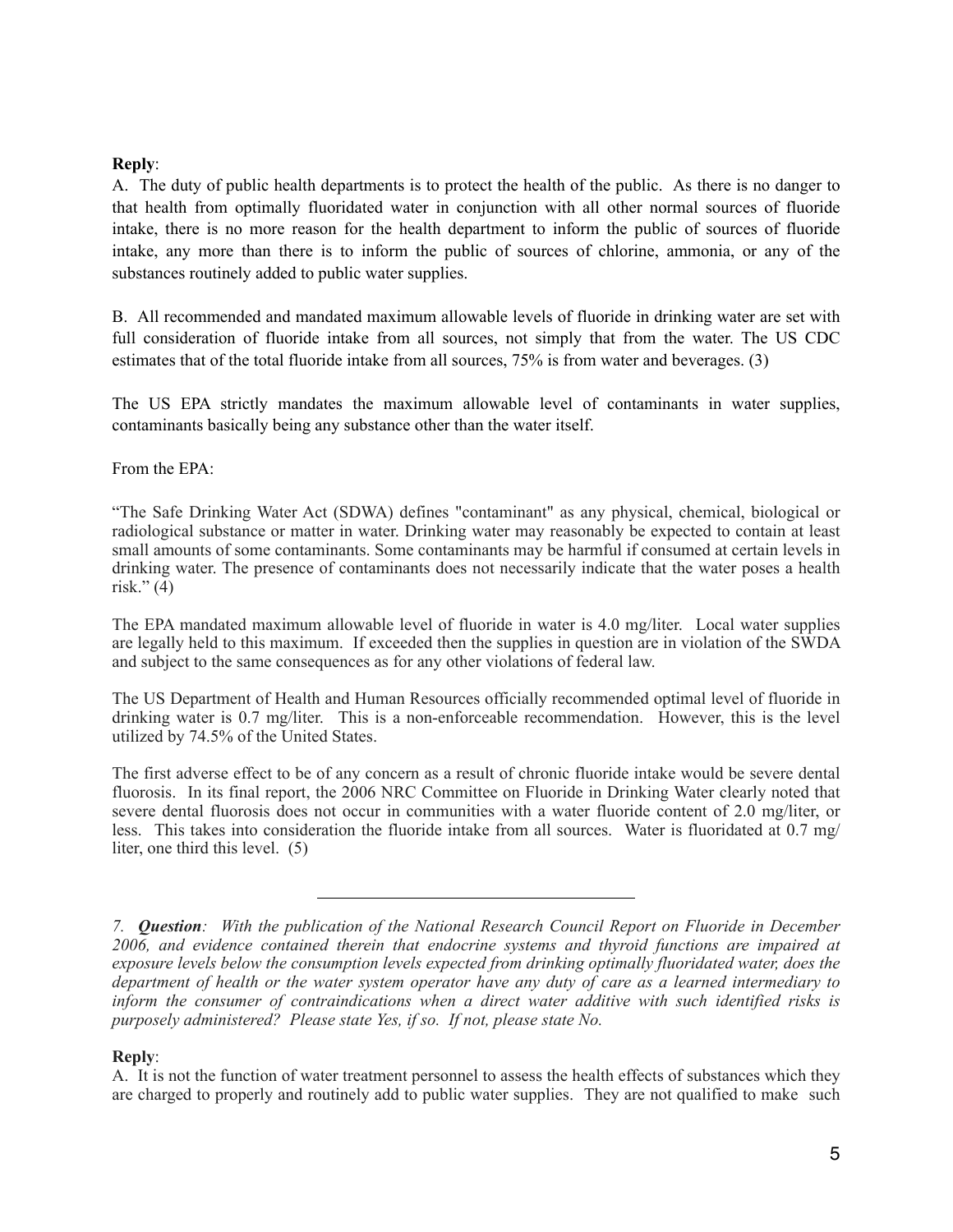assessment, and it is not their job description to attempt to do so. This assessment is the function of duly authorized regulatory agencies. The US EPA has specific water quality requirements which must be met by all water at the tap. It is the duty of water treatment personnel to insure that these requirements are met, in full compliance with the law and the charge of local officials under whose jurisdiction these supplies fall. It is the duty of duly elected or appointed officials to oversee these personnel and insuring that the water systems under their jurisdiction are in full compliance with all local, state, and federal water quality standards.

B. The 2006 NRC Committee on Fluoride in Drinking Water was charged to evaluate the adequacy of the EPA primary and secondary MCLs for fluoride, 4.0 ppm and 2.0 ppm respectively, to protect against adverse effects. The final recommendation of this Committee was for the primary MCL to be lowered from 4.0 ppm. The sole reasons cited by the Committee for this recommendation were the risk of severe dental fluorosis, bone fracture, and skeletal fluorosis, with chronic ingestion of water with a fluoride content of 4.0 ppm or greater. Nothing else. Had this Committee deemed there to be any concerns with endocrine, thyroid, or anything else with fluoride at this level, it would have been responsible for stating so and recommending accordingly. It did not.

Additionally, the NRC Committee made no recommendation to lower the secondary MCL of 2.0 ppm. Water is fluoridated at 0.7 ppm. one third the level which the 2006 NRC Committee on Fluoride in Drinking Water made no recommendation to lower. (5)

In March of 2013, Dr. John Doull, Chair of the 2006 NRC Committee on Fluoride in Drinking Water made the following statement:

"I do not believe there is any valid, scientific reason for fearing adverse health conditions from the consumption of water fluoridated at the optimal level"

---John Doull, MD, PhD, Chair of the National Academy of Sciences, National Research Council 2006 Committee Report on Fluoride in Drinking Water (6)

C. It is not the responsibility of the department of health, or anyone else, to inform consumers of unsubstantiated claims put forth by fluoridation opponents, which have no foundation in the peerreviewed science.

## **Reply**:

A. See item 7-B above in regard to the findings of the 2006 NRC Committee.

B. There is no valid, peer-reviewed scientific evidence of any adverse effects on the kidneys or any other bodily system from optimally fluoridated water. The 2006 NRC Committee would have stated such concern as a reason for its final recommendation if it had deemed there to be such concern with fluoride at the level of 4.0 mg/liter or below. It did not.

<sup>8.</sup> **Question**: The National Research Council 2006 report on fluorides says that kidney patients and diabetics are "susceptible populations" that are particularly vulnerable to harm from ingested fluorides. This statement was made with regard to whether the fluoridated water is a 1 ppm concentration or up to 4 ppm concentration. If Selmer continues to fluoridate its water, what specific steps will the Tennessee Department of Health take to ensure that all kidney patients and diabetics in our area are made aware of this information? How will the Tennessee Department of Health pay for these steps?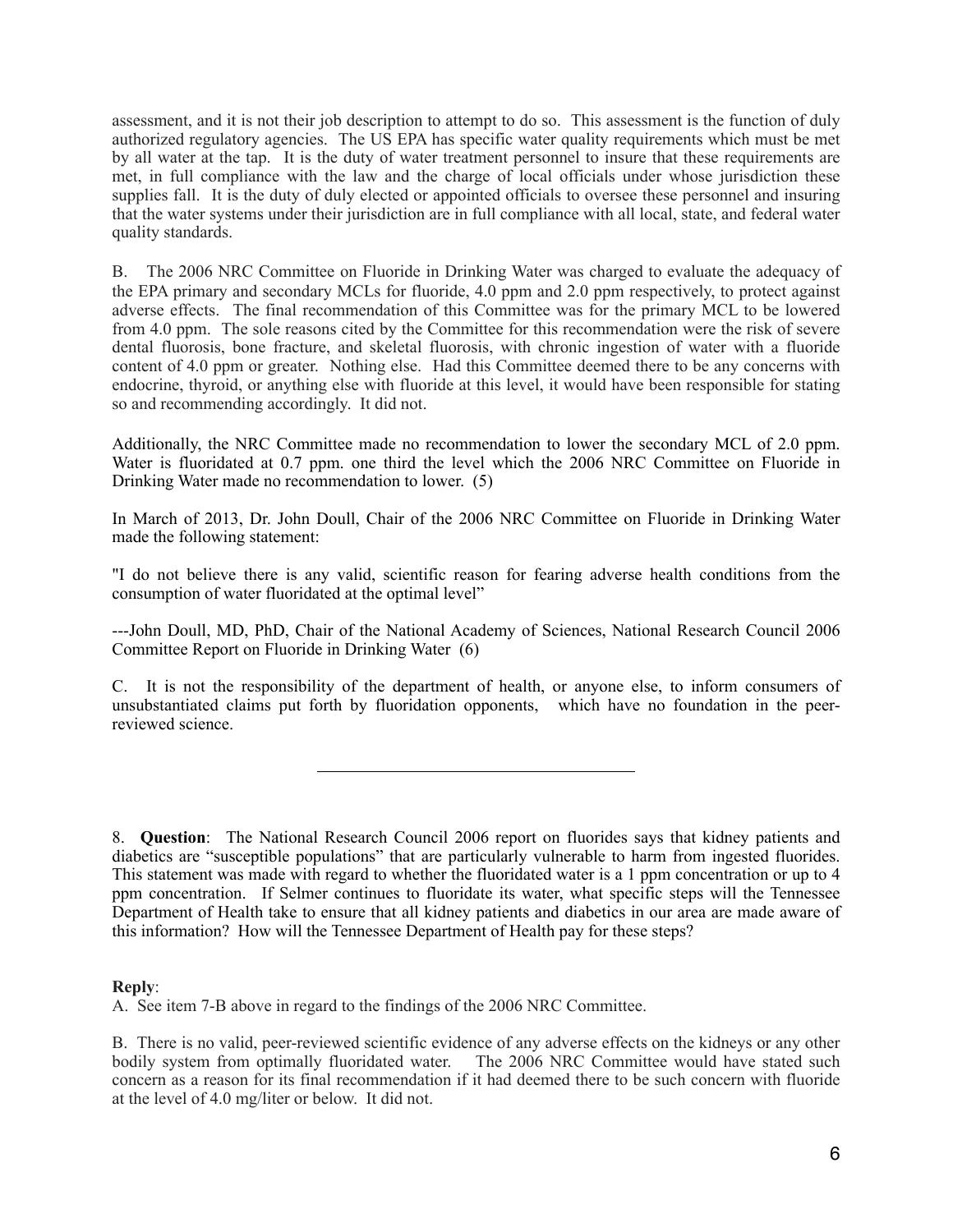Ludlow, et al. 2007 found:

"Because the kidneys are constantly exposed to various fluoride concentrations, any health effects caused by fluoride would likely manifest themselves in kidney cells. However, several large community-based studies of people with long-term exposure to drinking water with fluoride concentrations up to 8 ppm have failed to show an increase in kidney disease."

"People exposed to optimally fluoridated water will consume 1.5mg of fluoride per day. Available studies found no difference in kidney function between people drinking optimally fluoridated and non-fluoridated water. There is discrepant information in studies relating to the potential negative effects of consuming water with greater than 2.0 ppm of fluoride."

"Available literature indicated that impaired kidney function results in changes in fluoride retention and distribution in the body. People with kidney impairment showed a decreased urine fluoride and increased serum and bone fluoride correlated with degree of impairment; however, there was no consistent evidence that the retention of fluoride in people with stage four or stage five CKD, consuming optimally fluoridated water, resulted in negative health consequences." (7)

C. As there are no health risks to kidney patients and diabetics from optimally fluoridated water, there is nothing of which the Tennessee Department of Health needs to inform these patients, nor of any cost in so doing.

*9. Question: Since fluorides accumulate over time in the body's pineal gland )per the National Research Council report on fluorides), and since the report indicated that "the elderly are another population of concern because of their long-term accumulation of fluoride into their bones" a) other than by painful bone biopsy or indirect indicators such as blood or urine fluoride levels, how can a Selmer-area resident learn the specific amount of fluoride that has accumulated over time in his or her bones or joints, and b) who is to pay for costs related to any method you suggest*.

# **Reply**:

A. Out-of-context quotes plucked from the 2006 NRC Report on Fluoride in Drinking Water do not provide an honest or accurate representation of the findings of this committee. If this committee had any concerns with accumulation of fluoride in the pineal gland resultant of consuming water with a fluoride content of 4.0 mg/liter or less in addition to fluoride from all other normal sources, it would have been responsible for so stating and recommending accordingly. It did not.

B. There is no valid, peer-reviewed scientific evidence of any adverse effects from accumulation of fluoride resultant of consuming optimally fluoridated water. There is therefore no need to subject the elderly, or anyone else of any age, to tests determining the "amount of fluoride accumulated over time in his or her bones or joints."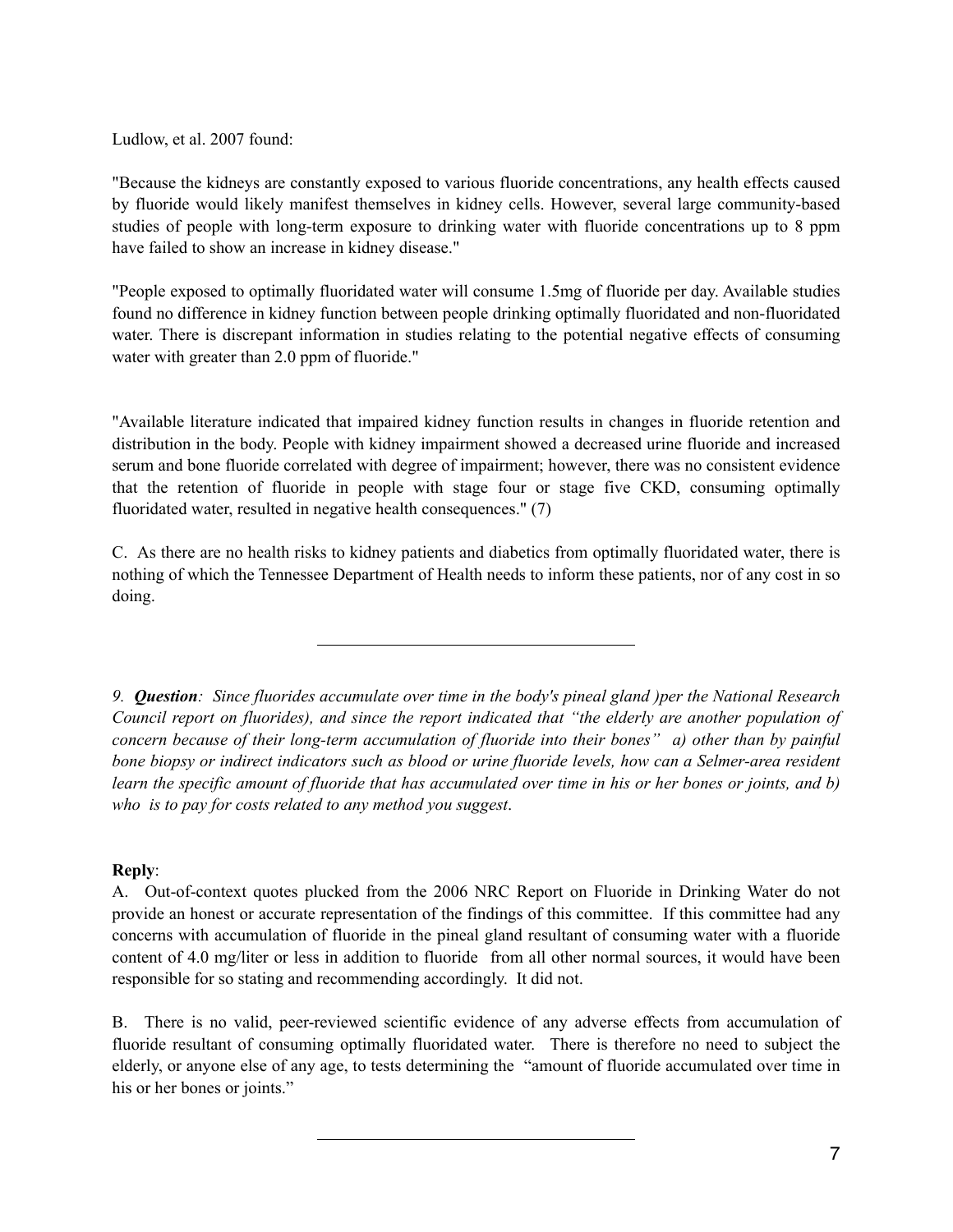*10. Question: Please identify any subset of the population that the health departments determined does not have readily-available and affordable access to beverages, such as fruit juice from concentrate, juices containing white grape juice, sodas from leading vendors such as Coca-Cola and Pepsi, teas in powder, bag or prepackaged form; processed foods such as cereals, mechanically de-boned chicken, processed lunch meats, prepared-to-eat fish products; product such as head lettuce, leaf lettuce, tomatoes, tomato paste, potties, cabbage, grapes, raisins, and citrus fruits; and/or any other combination of prepare foods, beverages and produce that may contain significant concentrations of fluoride. For any subset of the population in Selmer or McNair County identified, please submit the study, and the number of individuals represented as not having access to these foods.* 

## **Reply**:

A. Relying on fluoride obtained from foods and beverages, in lieu of water fluoridation, is not an acceptable substitution. These foods and beverages do not provide the consistent bathing of the teeth in a low concentration of fluoride all throughout the day, as does optimally fluoridated water, and are not as consistent in the amount of fluoride provided to the dentition, as is optimally fluoridated water.

The US CDC has estimated that of the total fluoride intake from all sources, including those noted in this question, 75% is from water and beverages. Given that hundreds of millions of individuals of all ages have chronically consumed optimally fluoridated water during the 72 year history of water fluoridation, with no proven adverse effects, there is no reason to doubt the validity of this estimation. (3)

*11. Question: If, as purported, there are no labeling requirements, and if in fact commercially available foods do not routinely divulge the fluid content of readily-available processed foods, beverages, and produce, how does the health department contend that consumers are able to evaluate their exposures in order to increase or reduce their fluoride consumption*?

## **Reply**:

A. The US CDC has estimated that of the total fluoride intake from all sources, including those noted in this question, 75% is from water and beverages. Given that hundreds of millions of individuals of all ages have chronically consumed optimally fluoridated water during the 72 year history of water fluoridation, with no proven adverse effects, there is no reason to doubt the validity of this estimation. (3)

B. It is the responsibility of each individual or his/her parent or guardian to understand the contents of any foods and beverages consumed. When the maximum amount of a substance that can be ingested falls below the threshold of adverse effects for that substance, then precise amounts are not of concern in regard to adverse effects.

Given that there are no proven adverse effects of optimally fluoridated water in combination with all other normal sources of fluoride intake, it is not the responsibility of the health department, or anyone else to determine the precise amount of fluoride intake for each individual, any more than it is the responsibility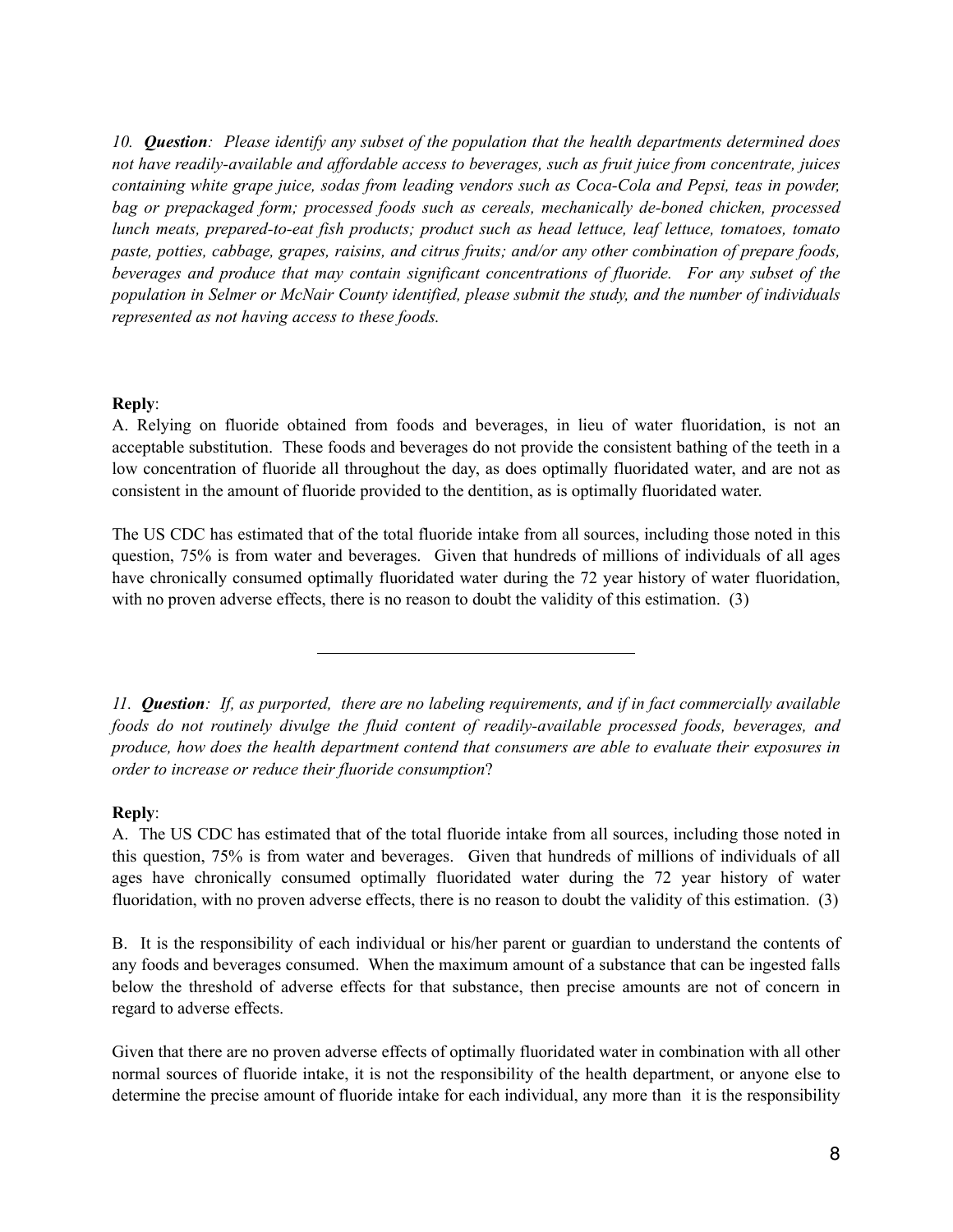of the health department to determine the precise amount of chlorine intake, or that of the myriad other substances routinely added to public water supplies. See #1 above.

*12. Question: Does the Tennessee Department of Health consider the American Dental Association a reliable source for determining recommended dosages for certain children's ages for supplemented fluoride in non-fluoridated communities, as represented by the CDC's reference to the ADA's fluoride supplement schedule? If so, upon what authority from Congress does the American Dental association merit the right to establish dosage schedules for prescription drugs?* 

# **Reply**:

While prescription drugs have no relevance to water fluoridation, as a matter of information, dentists and MDs are licensed and authorized by state licensure and the United States Drug Enforcement Agency to prescribe the full range of drugs, medications, and other substances requiring such prescription. This authorization is based upon the recognition of these entities that the education, training, experience, and knowledge of dentists and MDs are sufficiently comprehensive to allow for proper understanding of the effects of substances within the body, and with each other.

The American Dental Association is one of the foremost authorities in the world, and the foremost authority in the United States, in regard to fluoride supplementation. It does not require any Congressional approval to provide authoritative information on fluoride and fluoridation. In considering fluoride and oral health, it would be irresponsible to not obtain the recommendations of the ADA. The ADA's recommendations are based upon the most current peer-reviewed scientific evidence and research available. That the United States Centers for Disease Control and Prevention defers to the ADA in regard to fluoride supplement schedule, is clear evidence of the confidence of the US government in the reliability of the American Dental Association recommendations in regard to fluoride. Given that there have been no proven adverse effects of fluoride at the level recommended by the ADA, there is no reason to doubt the validity of its recommendations.

# **Reply**:

The only consequence of children exceeding the NAM (formerly known as the Institute of Medicine) established daily upper limit of fluoride intake in association with optimally fluoridated water is mild to very mild dental fluorosis in the teeth developing years of 0-8. Mild to very mild dental fluorosis is a barely detectable effect which causes no adversity on cosmetics, form, function, or health of teeth. As peer-reviewed science has demonstrated mildly fluorosed teeth to be more decay resistant, many consider this effect to not even be undesirable, much less adverse. (2)

*<sup>13.</sup> Question: Based on the estimates of the full range of water consumption by age in your answer in #2 above, please determine the amount of excess fluoride consumed by each children's age range drinking the "optimally" fluoridated tap water, in comparison to the ADA supplement schedule of what a health professional would be able to prescribe for the same age range.*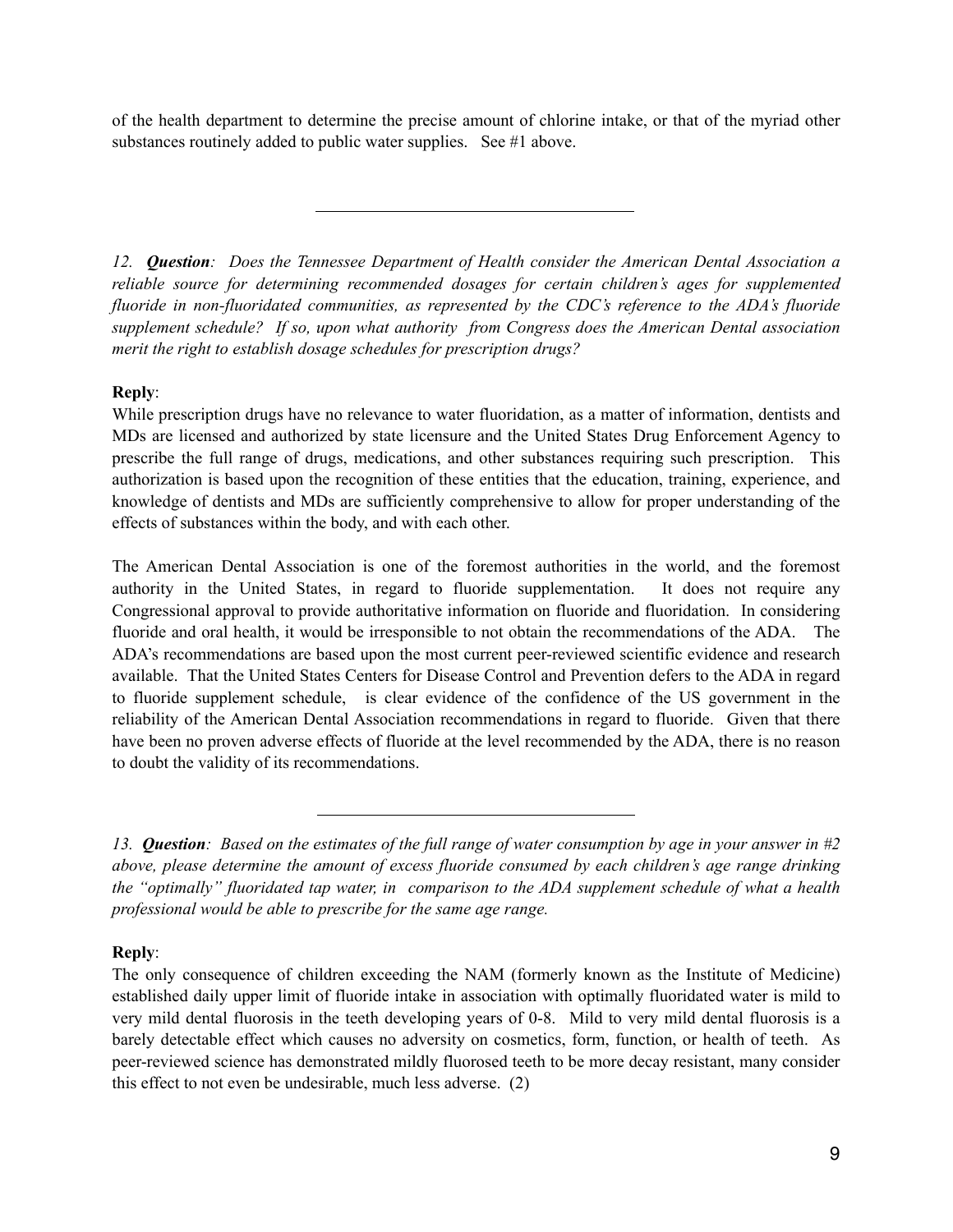There is no valid, peer-reviewed scientific evidence of any adverse effects on children from optimally fluoridated water.

*14. Question: What is the EPA's Integrated Risk Information System (IRIS) Reference Dose (RfD) for fluoride?* 

# **Reply**:

The RfD for fluoride is irrelevant to water fluoridation. This public health initiative was not meant, or promoted, to be a remedy for a nutritional deficiency, nor does it provide fluoride in a dose that even nears the threshold of toxicity, even in conjunction with all other normal sources of fluoride intake. It is the simple adjustment of the existing level of a naturally occurring mineral in drinking water supplies to that concentration at which maximum benefit is obtained by those ingesting that water, with no adverse effects. Humans have been ingesting fluoride in their drinking water since the beginning of time. Fluoridation simply insures that maximum benefit is received when so doing.

*15. Question: Please provide a determination of how many, or what percentage, of children in Selmer will exceed the RfD if their infant formula is mixed with fluoridated tap water. Please identify the source of your information.* 

# **Reply**:

Due to the existing fluoride content of powdered infant formula, the use of optimally fluoridated water to reconstitute this powder chances mild to very mild dental fluorosis in the developing teeth of the infant. This level of dental fluorosis is barely detectable and causes no adverse effect on cosmetics, form, function, or health of teeth. For those parents who are concerned with mild to very mild dental fluorosis, in spite of the increased resistance of these teeth to decay, the CDC and the ADA have suggested that they use non-fluoridated bottled water to reconstitute powdered formula, or simply use pre-mixed formula, most, if not all, of which is made with low fluoride content water. (8)

*16. Question: Please provide a determination of how many or what percentage of children in Selmer will exceed the RfD for fluoride when considering the full range of water consumption and fluoride from sources other than water. Please identify the source of your information.* 

# **Reply**:

There is no valid, peer-reviewed scientific evidence of any adverse effect on children resultant of chronic consumption of optimally fluoridated water in conjunction with all other normal sources of fluoride intake. Seventy two years of experience, hundreds of millions having chronically consumed optimally fluoridated water during that time, with no adverse effects……clearly supports this fact.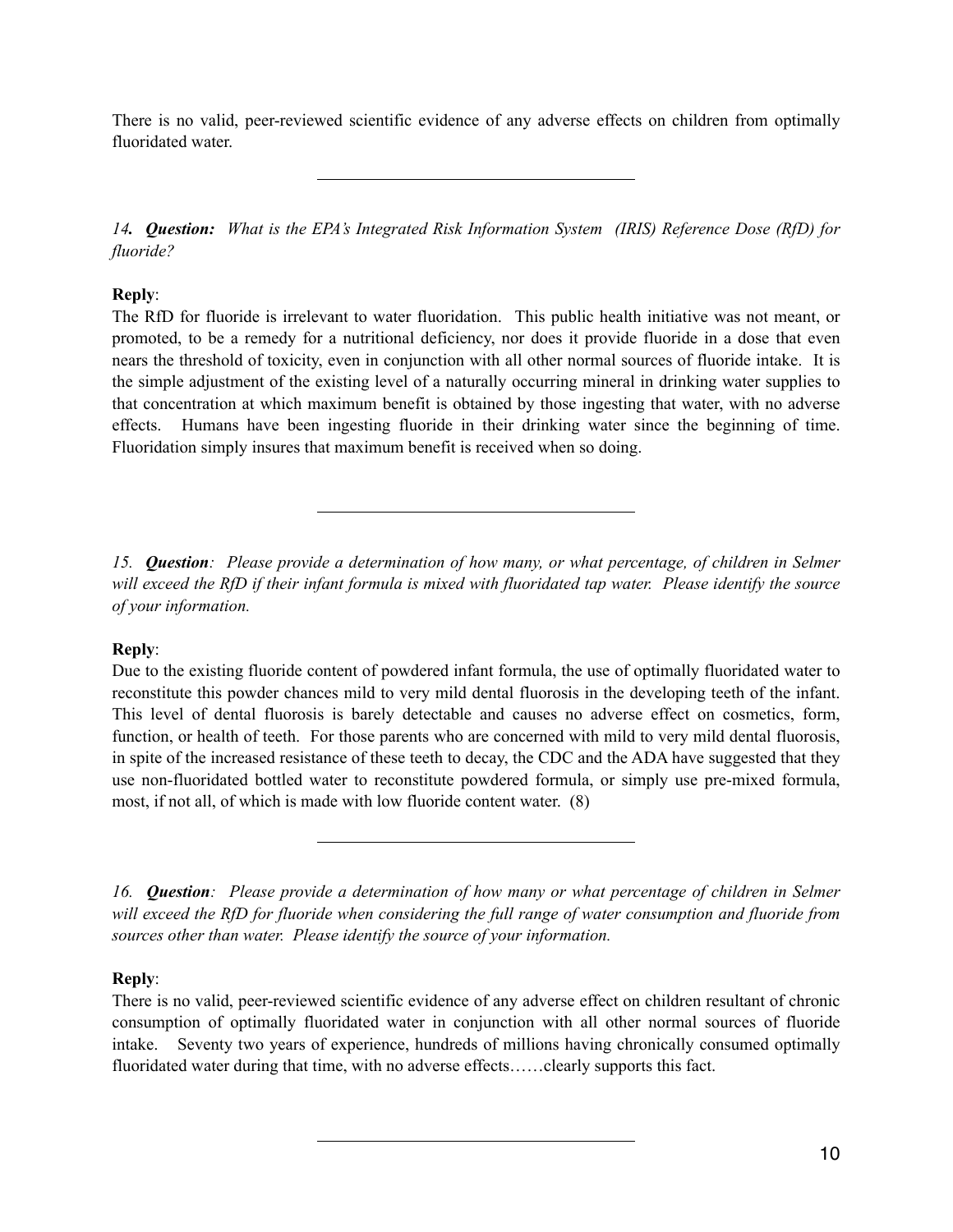*17. Question: As in your prepared presentation to our Board you continually made reference to the American Dental Association, does the Tennessee Department of Health recognize any specific authority that the American Dental Association may possess to determine the safety or effectiveness of a specific product intended to treat or prevent disease? If Yes, please so state*.

## **Reply**:

The American Dental Association is one of the most highly respected healthcare organizations in the world. On matters of oral health, the ADA is a fully recognized authority. In the US, it is the recognized authority on such matters. The information provided by the ADA is based on the latest research and the latest, fully verifiable peer-reviewed scientific evidence. Neither the ADA, nor any other source requires "authorization" to provide expert input on matters of oral health when asked to do so.

 A more pertinent question would be as to what are the qualifications for antifluoridationist groups to provide credible recommendations on fluoridation, or any other healthcare issue.

*18. Question: Does the American Dental Association's claim of safety and effectiveness, or the Tennessee Department of Health's claim of safety and effectiveness, extend to the specific American Development Corporation hydrofluorosilic acid product as added to the Selmer water supply? If so, please state Yes.* 

# **Reply**:

A. That optimally fluoridated water is safe and effective is a fact fully supported by volumes of peerreviewed science. A list of 10 of the countless studies clearly demonstrating the effectiveness of fluoridation is provided at the end of this document. This list is current through 2016. The ADA stays on top of this science, and is constantly aware of the most current information on fluoridation available. This is the basis of the ADA's support for fluoridation.

B. Hydrofluorosilic acid is merely a vehicle which delivers additional fluoride ions into water supplies. HFA does not reach the tap. HFA is not ingested. There are no concerns with safety and effectiveness of a substance which does not exist at the tap, and is not ingested.

All water at the tap, including that in Selmer, must meet the EPA mandated stringent quality certification requirements under Standard 60 of NSF International…..regardless of the source of raw, undiluted substances routinely added to water systems at the treatment plant.

*19. Question: As this issue is often contentious and confusing in terms, please do not confuse this request as a request for epidemiological studies for which the study does not question whether the*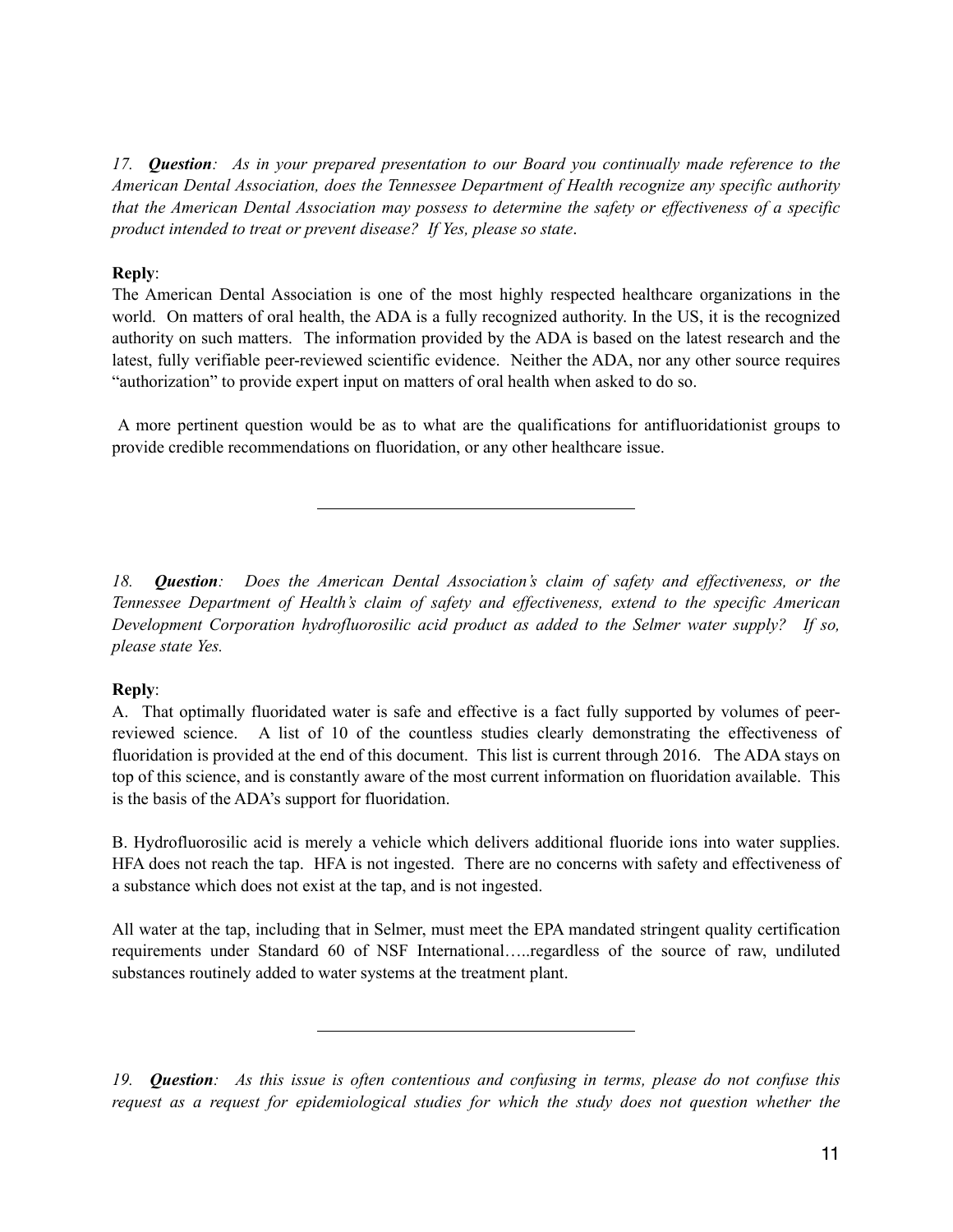*subjects drank the tap water, the volume of water the subjects drank, nor the subjects' exposure to fluoride from other sources—-in other words, without isolating for quantitative exposure to the substance to determine confidence in its causative effect.* 

*Please provide a true and complete copy of any chronic toxicological studies on the health and behavioral effect of continues consumption of hydrofluorosilic acid, the actual substance added to Selmer's water supply* 

*If the Tennessee Department of Health is able to provide a specific toxicological study on the long term health effects of hydrofluorosilic acid, please identify the dated peer-reviewed journal in which the study was published, from what entity the actual chemical was sourced, and a list of any contaminants that were included.* 

*If you cannot provide a true and complete copy, please state that the Tennessee Department of Health cannot produce a chronic toxicological study on the health and behavioral effects of hydrofluorosilic acid.* 

# **Reply:**

There is nothing contentious or confusing about water fluoridation, except amongst those who rely upon false claims and misinformation from antifluoridationist groups, in lieu of properly educating themselves on the issue from reliable, respected sources of accurate information.

A. Hydrofluorosilic acid does not exist at the tap in fluoridated water. It is not ingested. There are no toxicological studies required or needed for a substance that is not ingested and has no contact with consumers. Therefore this whole question is of no relevance. (9)

B. A detailed list of the contents of fluoridated water at the tap, including precise amounts of any contaminants detected, and the EPA mandated maximum allowable level for each, may be found on the "Fact Sheet on Fluoridation Substances" located on the website of NSF International:

<http://www.nsf.org/newsroom/nsf-fact-sheet-on-fluoridation-chemicals>

*20. Question: Is it true that fluorides are more effective in preventing cavities on the flat surfaces of the teeth where only approximately 15% of cavities occur, than in the pits and grooves of the back molars where approximately 85% of cavities occur?* 

# **Reply:**

There are 5 surfaces on each molar. Four are smooth ("flat") surfaces. Restoring smooth surfaces in between teeth is the most involved treatment and most often requires inclusion of the pit and fissure occlusal surfaces. In protecting the smooth surfaces, fluoridation prevents decay in the most difficult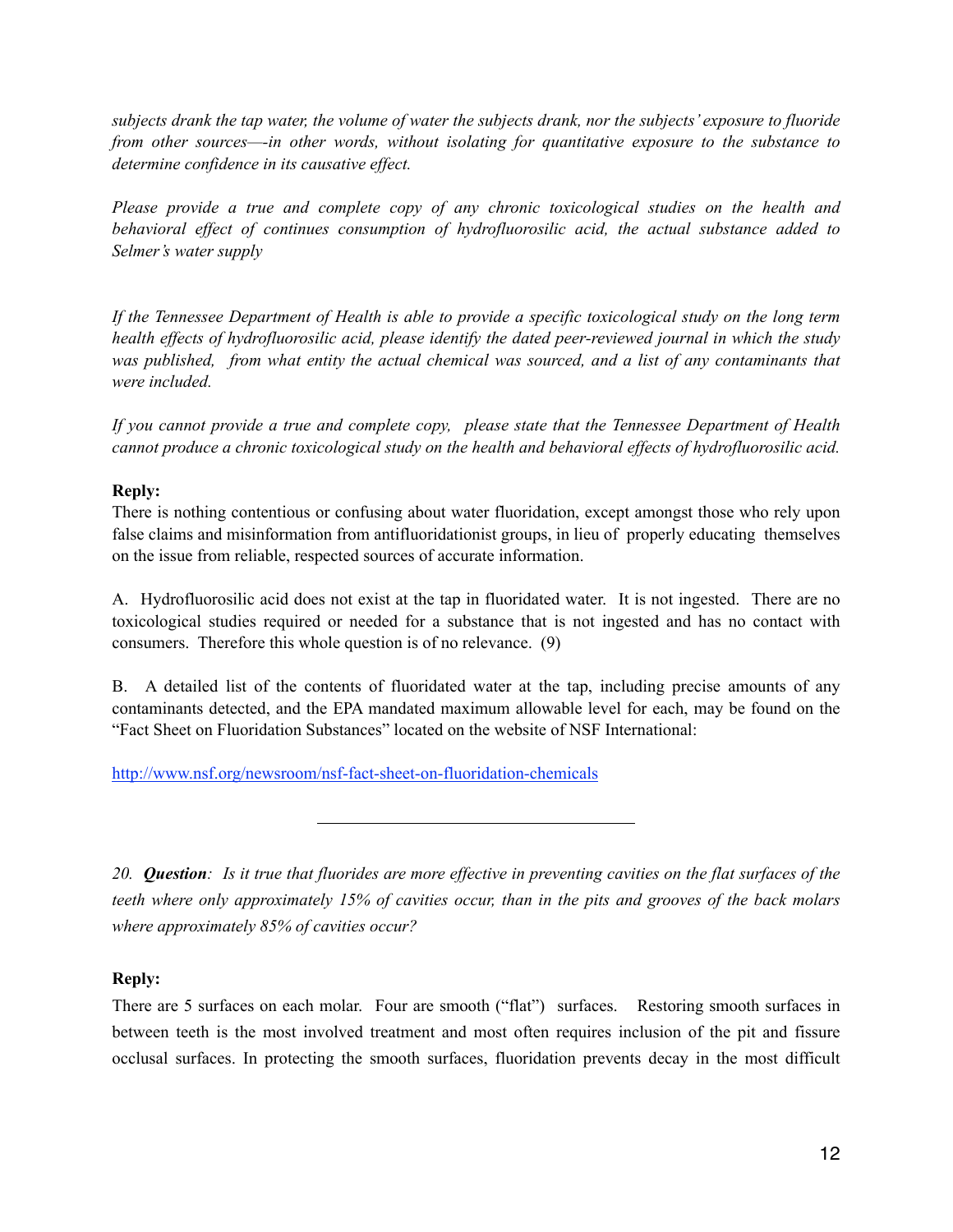areas of the teeth, leaving only the far easier to restore pit and fissure occlusal surfaces, as the less protected. Restoration of occlusal surfaces does not require involvement of any other surfaces.

As Horowitz stated:

"Because fluoridation protects smooth tooth surfaces best, including approximal surfaces of posterior teeth, proportionally fewer complex, multisurface fillings are placed in optimally fluoridated communities than in areas with fluoride-deficient water. Pits and *fissures* of teeth also receive protection from consumption of fluoridated water, but to a lesser extent. Hence, caries in pits and fissures persists as the predominant type of decay in fluoridated communities. These cavities are easy to detect and, because they are generally easier to restore than approximal cavities, they require less of a dentist's time." (10)

*21. Question: If a chemical manufacturer of hydrofluorosilic acid will not declare that their specific product, inclusive of any contaminants, is effective at reducing the incidence of tooth decay ingested in dilution amounts consistent with fluoridation goal of 0.7 to 1.2 milligrams of fluoride ion per liter, and safe for the full range of expected human consumption at these dilution ranges, including for infants, children, the elderly, and and other populations afforded equal protection, as intended by our Town's decision to add the product to the public drinking water, will the Tennessee Department of Health endorse its addition to the public water supply? If so, please state Yes. If not, please state No*.

# **Reply**:

Hydrofluorosilic acid does not exist at the tap in fluoridated water. It is not ingested. Therefore, this question is of no relevance to water fluoridation.

*22. Question: If a chemical supplier of hydrofluorosilic acid will not make such a claim for their specific product, will the Tennessee Department of Health make such a claim, and indemnify the chemical supplier and our water system against the occurrence of adverse effects or claims of harm?* 

## **Reply:**

Hydrofluorosilic acid does not exist at the tap in fluoridated water. It is not ingested. Therefore, this question is of no relevance to water fluoridation.

*23. Question: If a chemical manufacturer of hydrofluorosilic acid does not fulfill the published requirements for all direct water additives for manufacturer's certification to meet ANSI/NSF Standard 60 as Tennessee laws, regulations, or codes require, does the Tennessee Department of Health support or endorse that specific product's addition to Selmer's public water supply? If so, please state Yes. If not please state No*.

# **Reply**:

If a chemical manufacturer does not meet all certification requirements under local, state, and federal statutes, it is in violation of the law, and will be prosecuted by the appropriate authorities. The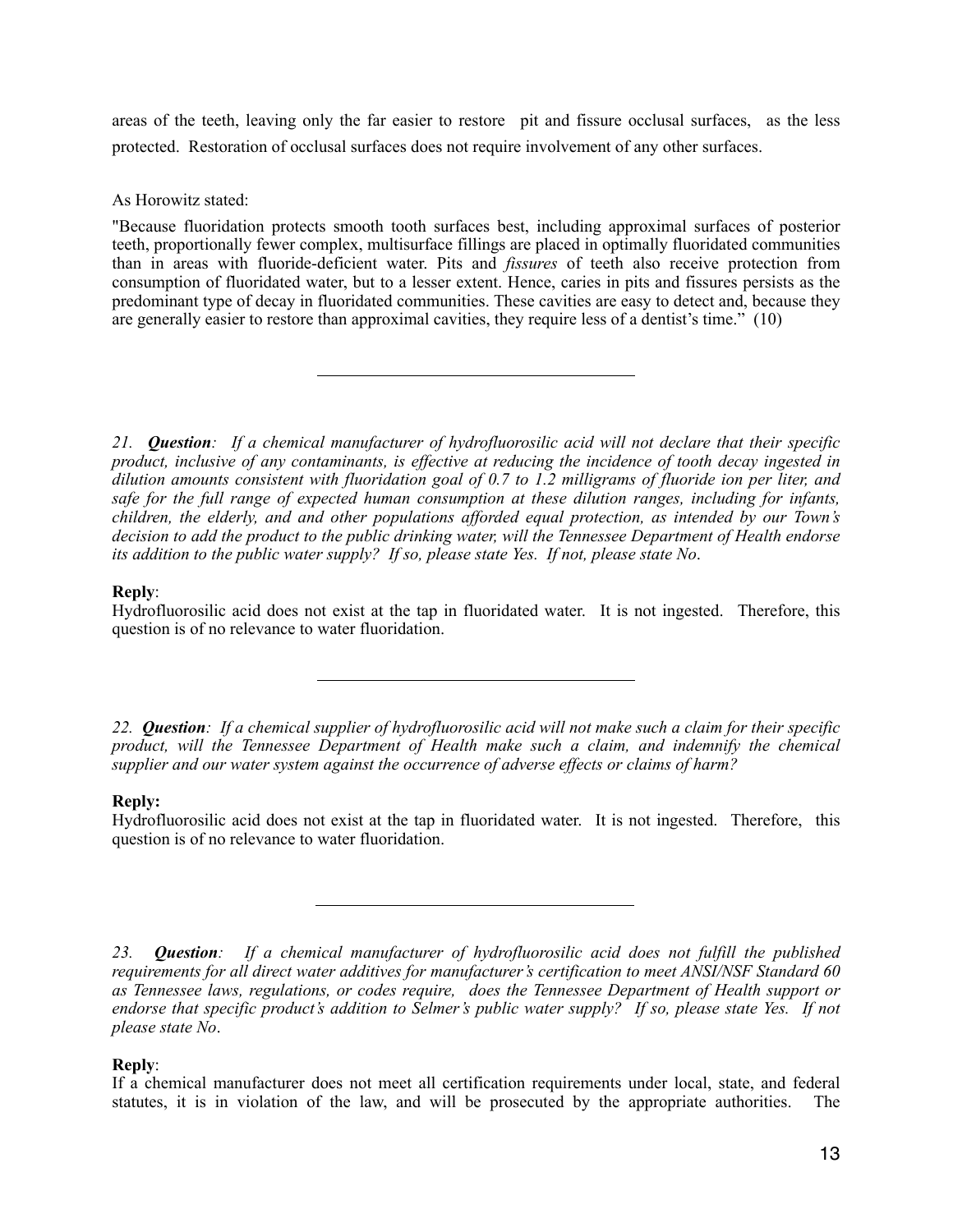manufacturers of HFA are in complete compliance with these laws and regulations. Otherwise there products would not be allowed in public water systems.

*24. Question: As the cover story of the July 2000 Journal of the American Dental Association (JADA) clarifies that even if tooth enamel were to contain as much as 1000 parts per million fluoride as a result of systemic ingestion it would not be any more protective acid dissolution (decay) than if the tooth enamel contained its normal 20 parts per million, or 100 parts per million as it is found in fluoridated communities or with subjects that take fluoride supplements, can the Tennessee Department of Health produce any peer-reviewed physiological studies that refute this finding, and show physiologically that the fluoride content of the enamel from systemic ingestion is directly correlated to being more protective of acid dissolution?* 

*If yes, please identify and produce a copy of the peer-reviewed journal or journalist which the physiological study or studies were published after the appearance of the JADA article, and the corresponding response or responses from the author of the July 2000 article.* 

*If the department cannot produce a specific physiological study (not review), as opposed to the nonqualified epidemiological studies referred to above, please No.* 

## **Reply**:

The JADA cover story to which is referred was:

The Science and Practice of Caries Prevention John D.B. Featherstone, M.SC., PH.D.

Featherstone concluded fluoride benefit to be primarily from topical application, rather than from systemic incorporation into the tooth structure. This does not preclude the benefit of systemic fluoride, nor did Featherstone indicate as such. A large part of the topical activity of fluoride comes from systemic incorporation of fluoride into the saliva. This in turns, results in a consistent bathing of the teeth in a low concentration of fluoride all throughout the day. In addition, systemic fluoride which becomes incorporated into dental plaque also keeps a low level of fluoride in contact with the teeth all throughout the day. Featherstone did not dispute the value of optimally fluoridated water, and demonstrated its value in providing a significant amount of dental decay prevention.

"In summary, fluoride present in the water phase at low levels among the enamel or dentin crystals adsorbs to these crystal surfaces and can markedly inhibit dissolution of tooth mineral by acid. Fluoride that acts in this way comes from the plaque fluid via topical sources such as drinking water and fluoride products. Fluoride incorporated during tooth development is insufficient to play a significant role in caries protection. Fluoride is needed regularly throughout life to protect teeth against caries."

Additionally, while Featherstone believed fluoride incorporated into developing teeth does not play a significant role in dental decay, there is peer-reviewed evidence that systemic fluoride incorporated into developing teeth, does, indeed provide increased resistance of those teeth to decay. Dental fluorosis is an effect caused by the action of systemic fluoride on developing teeth. Iida and Kumar demonstrated that mildly fluorosed teeth are more resistant to dental decay. This is clear demonstration of the systemic action of fluoride in the prevention of dental decay. (2)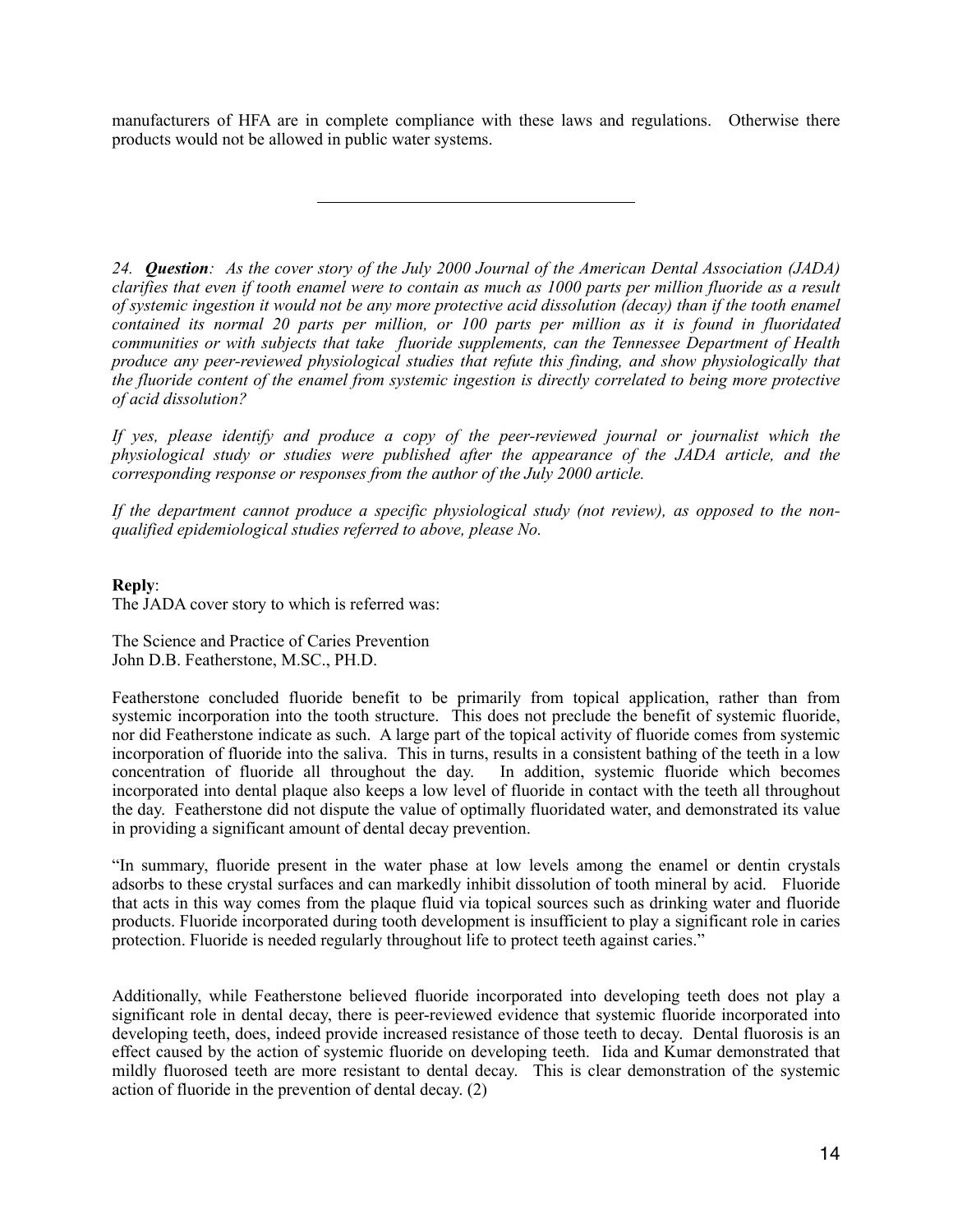Iida and Kumar found:

"This study's findings suggest that molars with fluorosis are more resistant to caries than are molars without fluorosis"

Additionally:

Buzalaf found:

"Evidence also supports fluoride's systemic mechanism of caries inhibition in pit and fissure surfaces of permanent first molars when it is incorporated into these teeth pre-eruptively." (11)

*25. Question: Please identify the entity that the Tennessee Department of Health asserts bears the burden of cost for installation and maintenance of any fluoride removal system for a consumer identified in government scientific literature as unusually susceptible to fluorides's adverse health effects, i.e., the consumer, and entity promoting or endorsing fluoridation, the local dental society, the American Dental Association, an insurance company, the water system operator, the Tennessee Department of Health, etc.* 

*Please identify under what conditions any entity listed above may be held accountable for these costs.* 

## **Reply**:

As there is no valid, peer-reviewed scientific evidence of any adverse effects of fluoride at the optimal level at which water is fluoridated, there is no scientifically valid reason for anyone to remove fluoride below the concentration of 2.0 mg/liter, from any water supply. Any who seek to remove fluoride from the water in their homes is entirely free to do so. However, any costs in so doing are the responsibility of that person, not of society.

Given that there is no need to remove fluoride from drinking water supplies, there is no scenario which comes to mind in which any entity other than the person who personally prefers non-fluoridated water, to be "held accountable" for any costs to remove fluoride from the tap water in his/her dwelling.

*26. Question: Please identify the entity that the Tennessee Department of Health asserts bears the burden of determining the "objectionable" nature of any dental fluorosis, i.e. the parent, the child, the attending dentist, the local dental society, the American Dental Association, an insurance company, the child at age of maturity, the water system operator, the Tennessee Department of Health, etc.* 

# **Reply**:

Any concerns with the esthetics of teeth are entirely up to the patient or his/her legal guardian. As the only dental fluorosis in any manner attributable to optimally fluoridated water, is the barely detectable mild to very mild, concerns with esthetics is a moot point in regard to water fluoridation.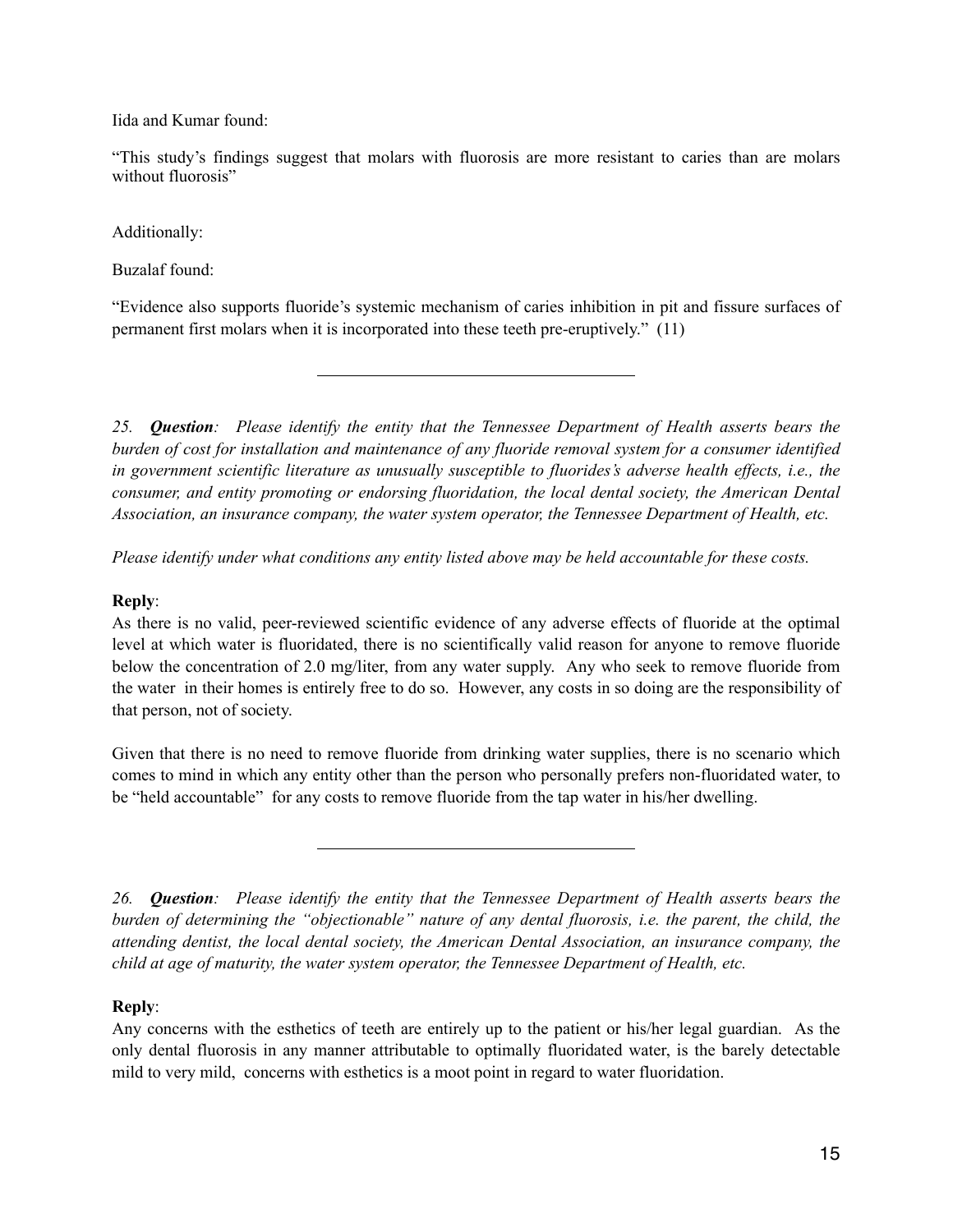The true concerns about which fluoridation opponents should be aware are the lifetimes of extreme pain, debilitation, black discoloration and loss of teeth, development of serious medical conditions, lifethreatening infection, and potentially death, which can occur from but one untreated cavity in one tooth……cavities of which can be, and are, prevented by water fluoridation.

Are fluoridation opponents willing to guarantee the lifetimes of massive medical, hospital, and dental expenses as a direct result of untreated dental infection, the prevention of which these opponents have done their best to undermine with false claims and misinformation? In 2012, a 12 year old African-American child died as a direct result of a brain infection arising from one untreated cavity in one tooth. The tragedy of this death aside, the medical, hospital, and dental costs of the failed attempt to save his life, were in excess of \$250,000. Presumably, some, if not all, of this expense was borne by taxpayer funded programs such as Medicaid. And this was but for one individual.

*27. Question: CDC data (MMWR, Aug 26, 2005) show that approximately 2-4% of citizens experience permanent and costly-to-repair moderate and severe dental fluorosis teeth damage (staining and pitting) from fluorides. For citizens with this teeth damage who do not wish to live the balance of their lives with the disfigurement, but who do not have funds to pay for teeth veneers or other teeth repair, who does the Tennessee Department of Health say should pay for their teeth repair work: i.e., the parent, the child, the attending dentist, the local dental society, the American Dental Association, an insurance company, the child at age of maturity, the water system operator, the Tennessee Department of Health, etc.* 

# **Reply**:

The only dental fluorosis which may be attributable to optimally fluoridated water is mild to very mild, a barely detectable effect which causes no adverse effect on cosmetics, form, function, or health of teeth. As peer-reviewed science has demonstrated mildly fluorosed teeth to be more decay resistant, many consider this effect to not even be undesirable, much less adverse, As mild dental fluorosis requires no treatment, there is no cost to be borne by anyone for so doing.

Moderate to severe dental fluorosis is caused by improper swallowing of toothpaste, or exposure to abnormally high levels of environmental or well-water fluoride during the teeth developing years of 0-8. The rarity of this level of dental fluorosis in the 74.5% fluoridated United States, provides clear demonstration that optimally fluoridated water is not a factor. For those chronically exposed to the high levels of fluoride necessary to cause moderate/severe dental fluorosis, removal of a minuscule 0.7 mg/liter fluoride from the water, will not prevent this from occurring.

Yet once again, the more pertinent question is whether fluoridation opponents are prepared to pay the enormous lifetime medical, hospital, and dental costs associated with untreated dental decay which can be, and is, prevented by the water fluoridation they seek to deny all citizens.

*28. Question: What specific percentage of citizens experiencing a) mild, b) moderate, and c) severe dental fluorosis would the Tennessee Department of Health consider to be an acceptable upper limit*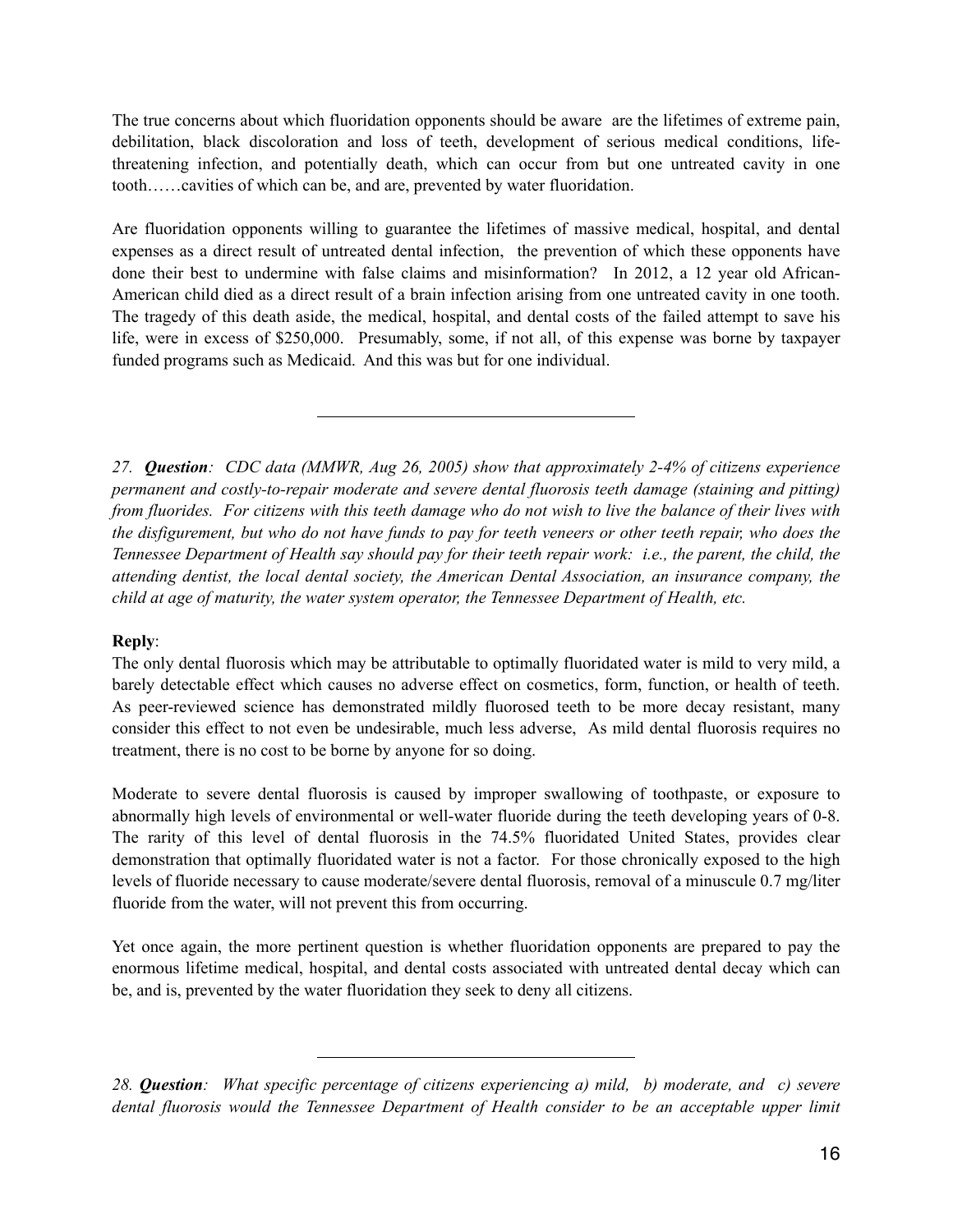*percentage of persons with each of these conditions both in Selmer or any other given city? What we are looking for here is not a generalized statement that reducing dental fluorosis is desirable and a description of methods to hopefully reduce the amount occurring, but rather actual, specific numerical percentages for acceptable upper limit amounts and a justification as to how these numbers were attained.* 

# **Reply**:

The only dental fluorosis which may, in any manner, be attributable to to optimally fluoridated water is mild to very mild, a barely detectable effect which causes no adversity on cosmetics, form, function, or health of teeth. As peer-reviewed science has demonstrated mildly fluorosed teeth to be more decay resistant, many consider this effect to not even be undesirable, much less adverse.

If fluoridation opponents are aware of areas where there is chronic exposure to the abnormally high levels of fluoride required to cause moderate/severe dental fluorosis, they should report this to the proper authorities. It is irrelevant to water fluoridation.

In 2014, Onoriobe, Rozier, et al found that dental fluorosis had no negative effect on Oral Health Related Quality of Life (OHRQoL) perceptions, while the presence of dental caries had a significant negative effect.

"No associations between fluorosis and any OHRQoL scales met statistical or MID thresholds. The difference (5.8 points) in unadjusted mean ECOHIS scores for the no-caries and moderate-to-high caries groups exceeded the MID estimate (2.7 points) for that scale." (12)

The more pertinent question is what percentage of children who suffer the lifetime devastating effects of untreated dental infection, do opponents deem to be acceptable?

*29. Question: Should individuals with moderate or severe dental fluorosis be personally willing to accept these conditions as an acceptable side effect for the public as a whole to continue use of fluorides for cavity reduction*?

# **Reply**:

As moderate/severe dental fluorosis is not attributable to optimally fluoridated water, this question is of no relevance.

*30. Question: Please identify the estimated current cost for a dental veneer intended to repair "objectionable" dental fluorosis, the length of service that the dental industry expects a veneer to*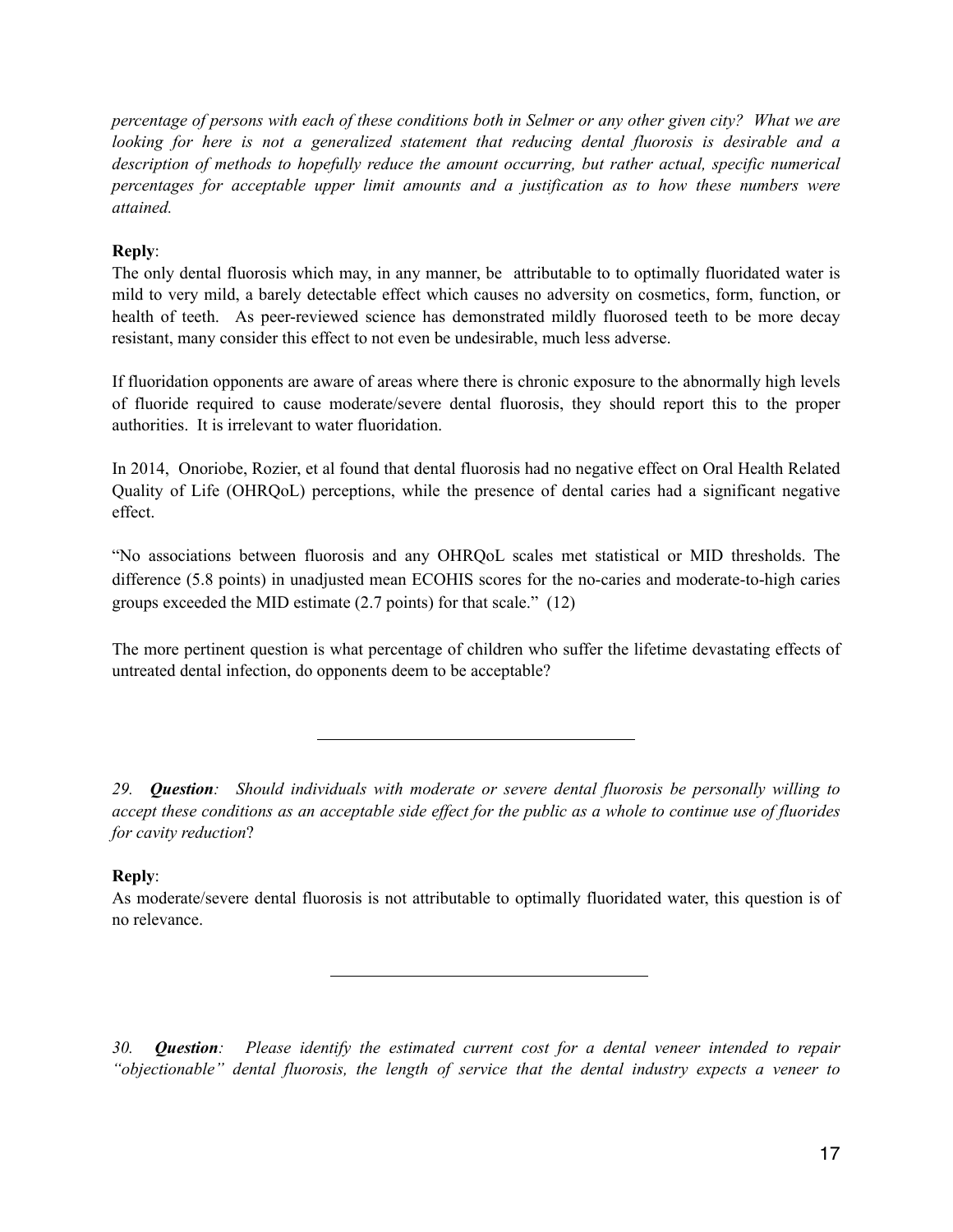*provide, and the estimated number of replacements that an individual receiving a veneer should expect over a lifetime*.

# **Reply**:

A. There is no such thing as a "dental industry". There is simply the dental healthcare profession.

B. The only dental fluorosis which may be attributable to optimally fluoridated water is mild to very mild, a barely detectable effect which causes no adverse effect on cosmetics, form, function, or health of teeth. Mild dental fluorosis requires no treatment.

Untreated dental decay, on the other hand, frequently requires expensive decay removal, restorative foundations, crowns, and root canals, if the teeth can be saved. The initial cost for saving one such tooth destroyed by dental decay that can be, and is, prevented by water fluoridation, can easily be \$4000 to \$5000. If the tooth cannot be saved and requires extraction, the cost to replace it can be far more than the cost to save it.

*31. Question: Is the Tennessee Department of Health willing to openly publish photos of mild, moderate, and severe dental fluorosis, along with the pro's and con's of use and ingestion of fluorides, to enable citizens with these conditions to judge the risks as well as the benefit of fluorides and fluoridation for themselves.* 

## **Reply**:

A. The only dental fluorosis which may be attributable to optimally fluoridated water is mild to very mild, a barely detectable effect which causes no adverse effect on cosmetics, form, function, or health of teeth. Examples of mild dental fluorosis from the American Dental Association are below:





## American Dental Association

<http://www.ada.org/en/member-center/oral-health-topics/fluorosis>

- B. There are no risks to ingestion of optimally fluoridated water.
- C. There are no cons to water fluoridation.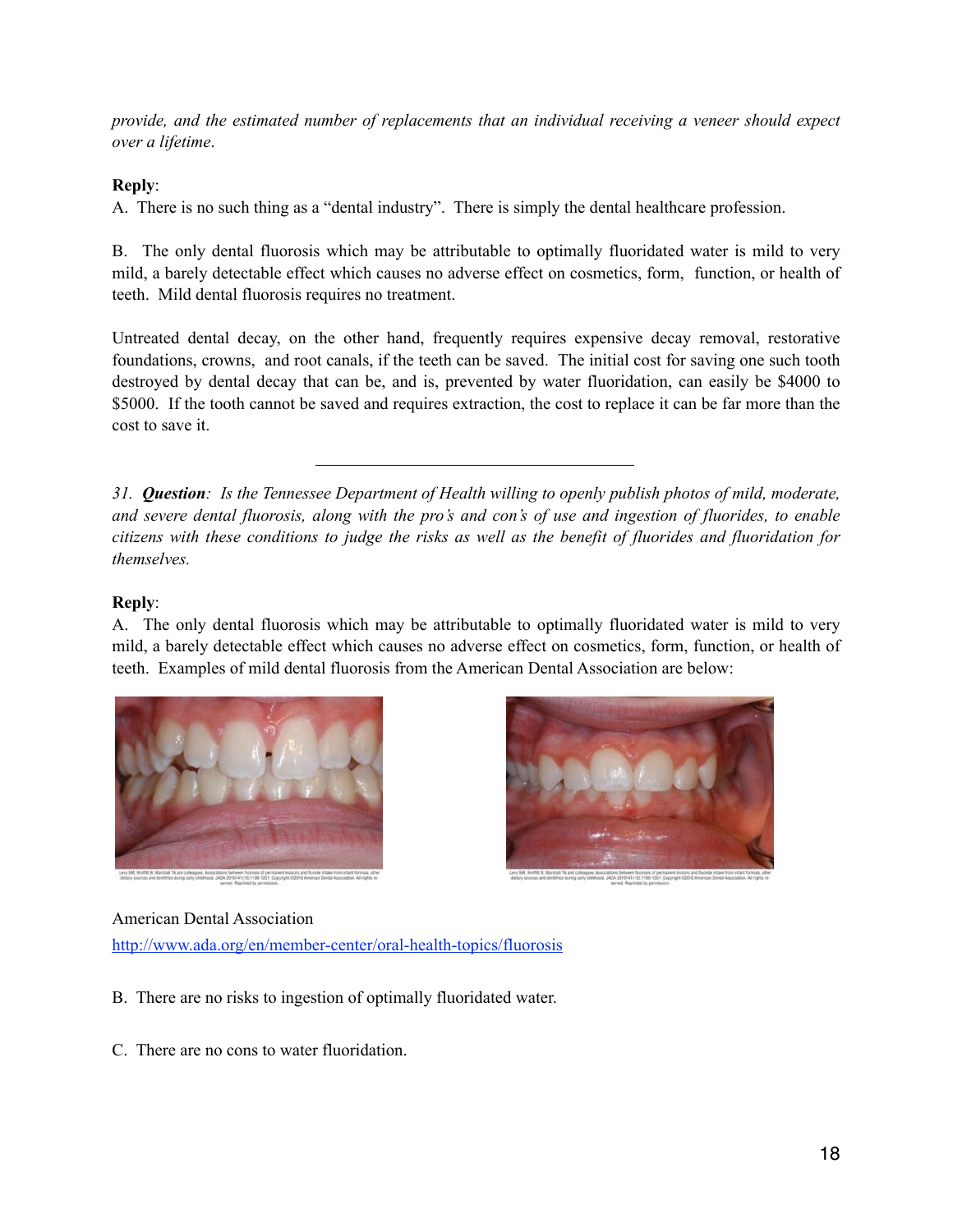*32. Question: Does CDC's statement that every dollar spent on fluoridation saves \$38 dollars in dental repair work factor in the costs of repair of teeth for persons with dental fluorosis.* 

# **Reply**:

The only dental fluorosis which may, in any manner, be attributable to optimally fluoridated water is mild to very mild, a barely detectable effect which causes no adverse effect on cosmetics, form, function, or health of teeth. There is no treatment necessary for mild dental fluorosis. There is therefore no cost involved.

A list of peer-reviewed studies demonstrating the cost-effectiveness of fluoridation may be found at the end of this document.

*33. Question: Will the Tennessee Department of Health indemnify the City against any adverse health effects or claims of harm for which the Tennessee Department of Health has assured our Board will not occur?* 

# **Reply**:

There are no adverse effects of optimally fluoridated water. Seventy two years experience, hundreds of millions having chronically ingested optimally fluoridated water during this time, with no proven adverse effects clearly demonstrates the validity of this fact.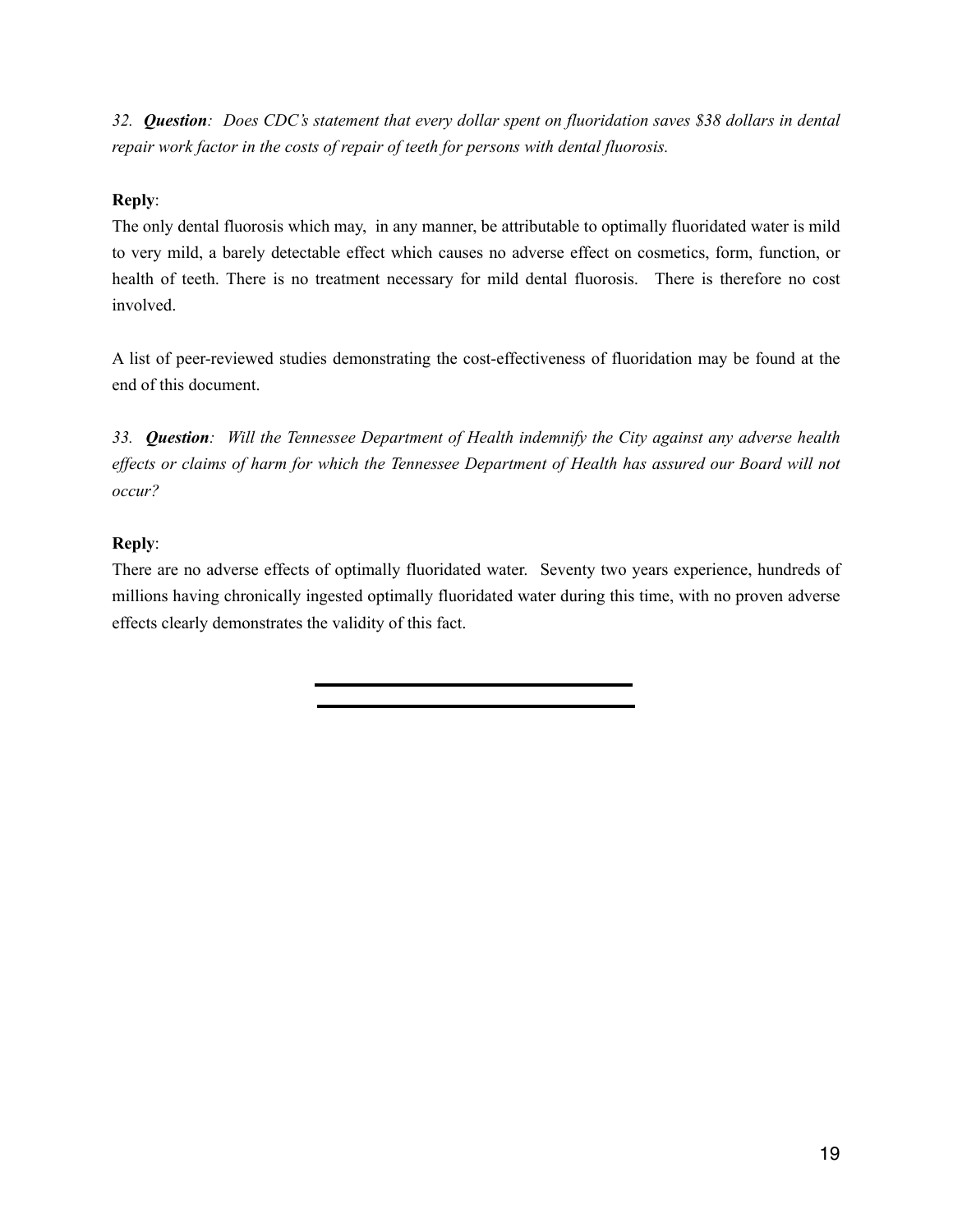#### **Questions "from our black community"**

*1) Question: The Tennessee Department of Health says that fluorides in toothpaste and water supplements are safe, but we've learned that the Centers for Disease Control has information that shows that blacks have disproportionate amounts of teeth staining and pitting from fluorides called dental fluorosis and that we particularly have significantly more moderate and severe dental fluorosis. Why hasn't the Department of Health shared this information with the black community and also showed pictures of the various types of dental fluorosis to the black community?* 

#### **Reply**:

A. The goal of public health is to protect the health of the public. It is beyond the scope and ability of any Health Department, state or local, to provide information to everyone, at all times, about every possible effect or disorder. Information on dental fluorosis is readily available from the American Dental Association, the US CDC, the American Academy of Pediatrics, the World Health Organization, and many other respected sources.

B. The only dental fluorosis which may in any manner be attributable to optimally fluoridated water is mild to very mild, a barely detectable effect which causes no adversity on cosmetics, form, function, or health of teeth. Any who may have moderate/severe dental fluorosis have been chronically exposed to abnormally high levels of environmental or well-water fluoride during their teeth developing years of 0-8. Such exposure is rare in the US. However, any who believe they have been exposed to such high levels of fluoride should report this to their local health authorities. Moderate/severe dental fluorosis has no relevance to water fluoridation.

*2) Question: If blacks have dental fluorosis caused by fluorides, are we expected to simply "live with it" and accept it*?

#### **Reply**:

A. See question #1 in this section.

B. That this question reads "if blacks have dental fluorosis…." is indicative of the fact that opponents who wrote these questions cannot produce anyone who does indeed exhibit moderate/severe dental fluorosis from ingestion of optimally fluoridated water.

*<sup>3).</sup> Question: Why hasn't the Tennessee Department of Health told the black community about CDC's recommendation that parents might want to consider using unfluoridated water for mixing infant milk formula*?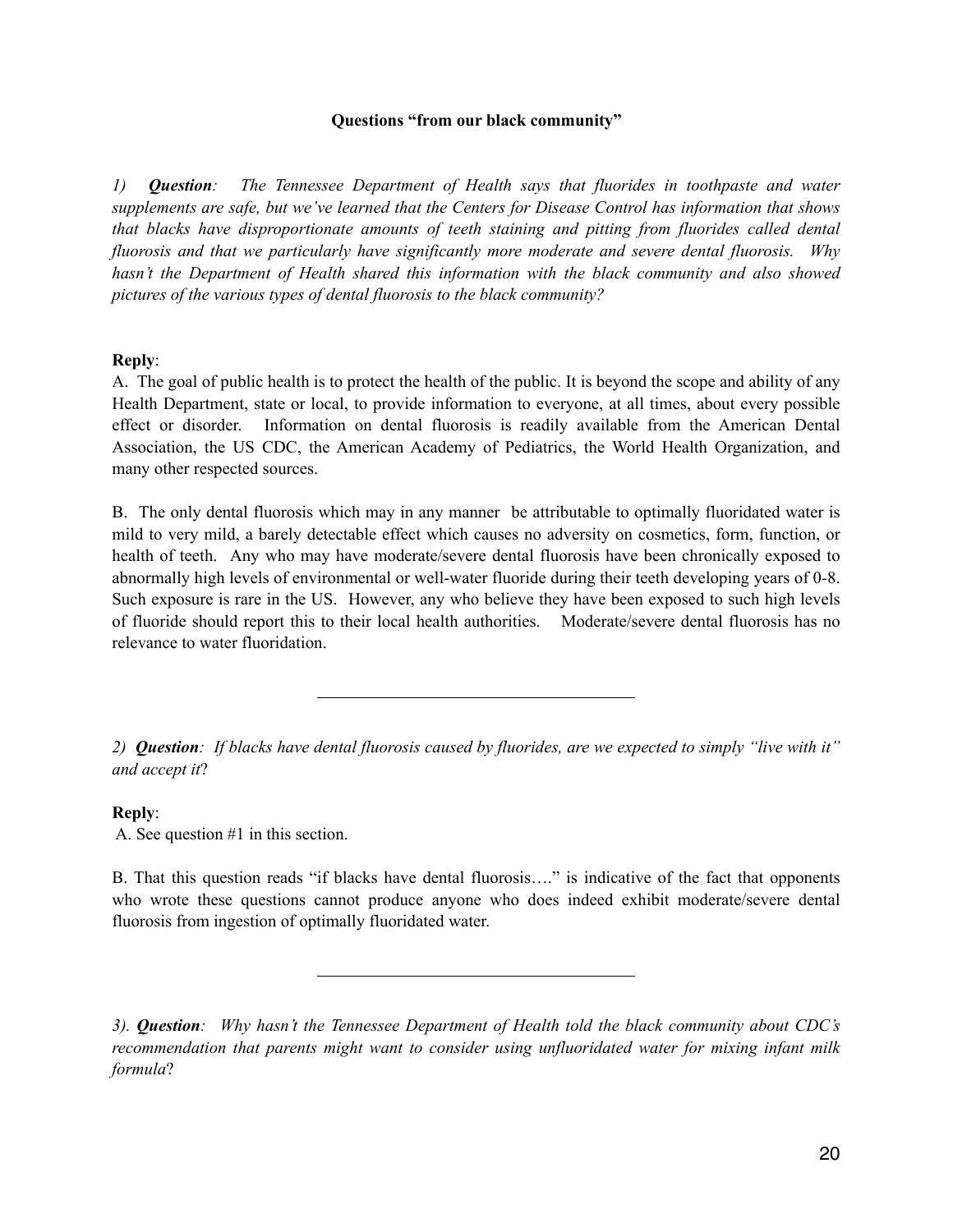## **Reply**:

A. That are any number of things of which state health departments are simply not able to inform each and every citizen. Questions about prenatal care and subsequent infant care are answered by the OB/Gyn doctors, pediatricians, and/or local health department clinics which expectant and new mothers see on a regular basis. If there are concerns about the information, recommendations, and treatment provided by these healthcare entities, this should be taken up with those entities, or with appropriate oversight boards.

B. In regard to infant formula, due to the existing fluoride content of powdered infant formulas, the use of optimally fluoridated water to reconstitute it may chance mild to very mild dental fluorosis in the developing teeth of the infant. For those parents who are concerned with even mild dental fluorosis, in spite of the greater resistance of these teeth to decay, the CDC and the ADA have suggested they use nonfluoridated bottled water to reconstitute this powder, or simply use pre-mixed formula, most, if not all, of which is made with low fluoride content water.  $(8)$ 

*4) Question: What steps will the Tennessee Department of Health take to ensure that black families with babies and caregivers of infants and babies effectively hear and understand the news about fluoridated water and milk formula?* 

## **Reply**:

Information on proper care of infants is provided by the local health departments, pediatricians, or clinics which new mothers see on a regular basis.

*5) Question: If a black family doesn't have money to filter household water remove fluorides for baby milk or for family use, who can we look to for funds for bottled water or a filtration system to remove fluoride from water?* 

## **Reply**:

Optimal level fluoride in water is colorless, tasteless, odorless, and causes no adverse effects. Unless the fluoride content of a water supply exceeds 2.0 mg/liter, there is no scientific reason for anyone to even consider filtering fluoride out of water. Those who desire to filter, for whatever reason, are certainly free to do so. However, any costs involved in satisfying personal preferences in that manner are the responsibility of the individuals, not of society.

It is unfortunate that people listen to the unsubstantiated and false claims of antifluoridationists to the point of going out and wasting money on unnecessary filtration systems. However, that is one consequence of placing trust in uninformed antifluoridationist groups, in lieu of heeding the advice and recommendations of respected science and healthcare.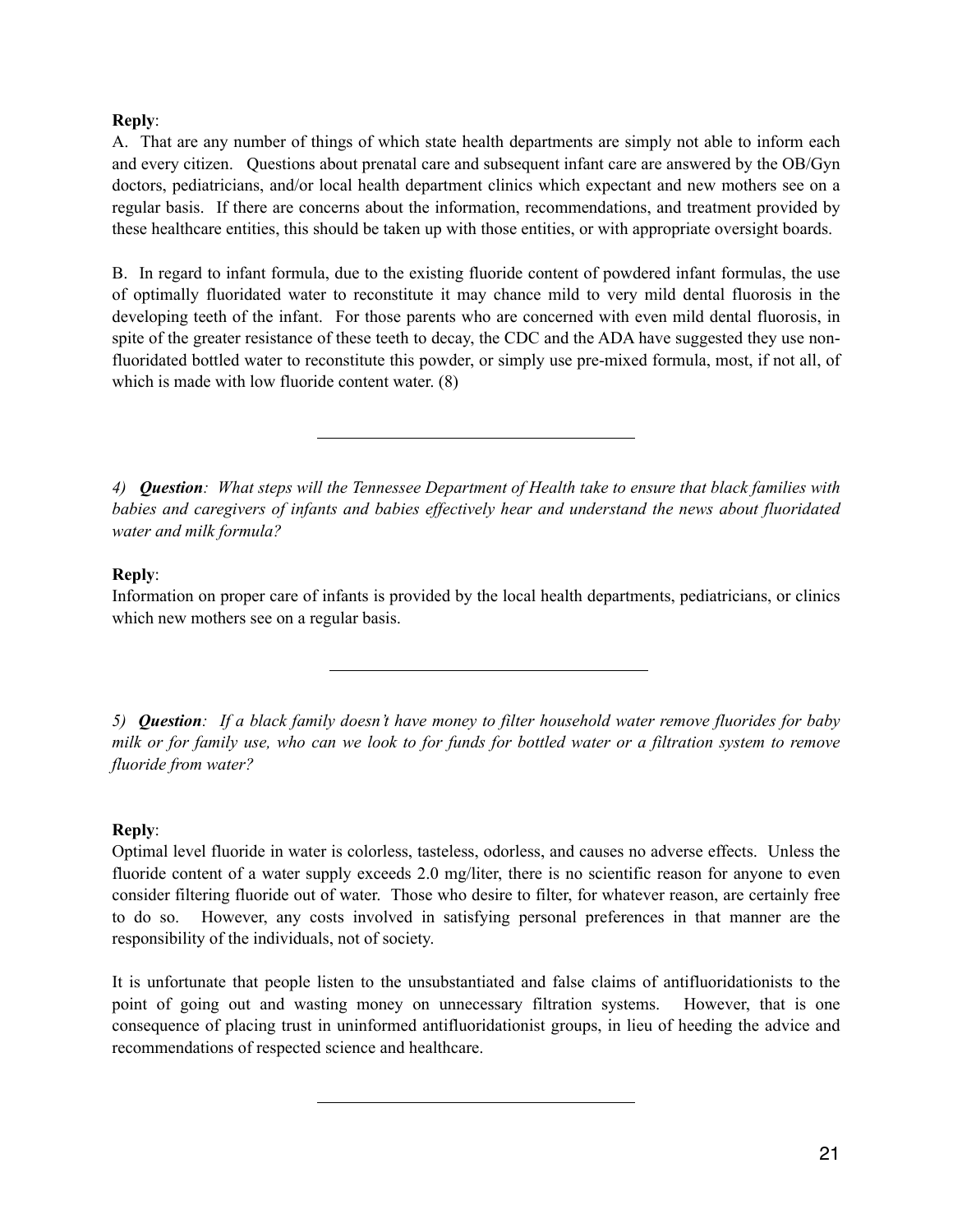*6) Question: Since blacks have disproportionately ore diabetes and kidney disease, and kidney disease and diabetes are issues of real concern to the black community, why hasn't the Tennessee Department of Health told us the National Kidney Foundation says that kidney patients should be notified of the potential risk of fluoride exposures, and that the National Research Council has designated kidney patients and diabetics as susceptible groups that are particularly more vulnerable to harm from fluorides?* 

# **Reply**:

A. There is no valid, peer-reviewed scientific evidence of any adverse effects on the kidneys, or on those with diabetes, from optimally fluoridated water. In fact, just the opposite has been demonstrated in a 2016 study by Fluegge, in which he found that communities fluoridated with hydrofluorosilic acid have less incidence of diabetes. Therefore, according to this study, HFA fluoridated systems are protective against diabetes, not causative of it.

From Fluegge:

"The findings suggest that a 1 mg increase in the county mean added fluoride significantly positively predicts a 0.23 per 1,000 person increase in age-adjusted diabetes incidence ( $P < 0.001$ ), and a 0.17% increase in age-adjusted diabetes prevalence percent  $(P < 0.001)$ , while natural fluoride concentration is significantly protective. For counties using fluorosilicic acid as the chemical additive, both outcomes were lower: by 0.45 per 1,000 persons ( $P < 0.001$ ) and 0.33% ( $P < 0.001$ ), respectively." (13)

B. The 2006 NRC Committee on Fluoride in Drinking Water exhaustively reviewed the relevant scientific literature on fluoride up to that point. It then reported what was in that literature, and made a final recommendation based on concerns it believed valid in regard to fluoride at the level of 4.0 mg/liter. This committee made no mention of concerns with kidneys or diabetes in its final recommendation to lower the EPA primary MCL of fluorides from 4.0 mg/liter. If the committee had deemed there to be any concern with kidneys or diabetes at that level of fluoride, it would have been responsible for so stating and recommending accordingly. It did not. (5)

## **Reply**:

B. There is no valid, peer-reviewed scientific evidence "that black kidney patients and diabetics are particularly susceptible to harm from ingested fluorides." Ludlow demonstrated just the opposite. (7)

*<sup>7)</sup> Question: What steps will the Tennessee Department of Health take to ensure that black kidney patients and diabetics find out that the National Research Council says that kidney patients and diabetics are particularly susceptible to harm from ingested fluorides?* 

A. The 2006 NRC Committee did not "say" this. It reported that this was in the scientific literature. The fact that there was no mention of kidney patients and diabetics as a reason for the final recommendation, is clear demonstration that this committee did not deem this to be of concern with fluoride at the level of 4.0 mg/liter or below in water.

C. See #6 above in regard to the 2006 NRC Committee.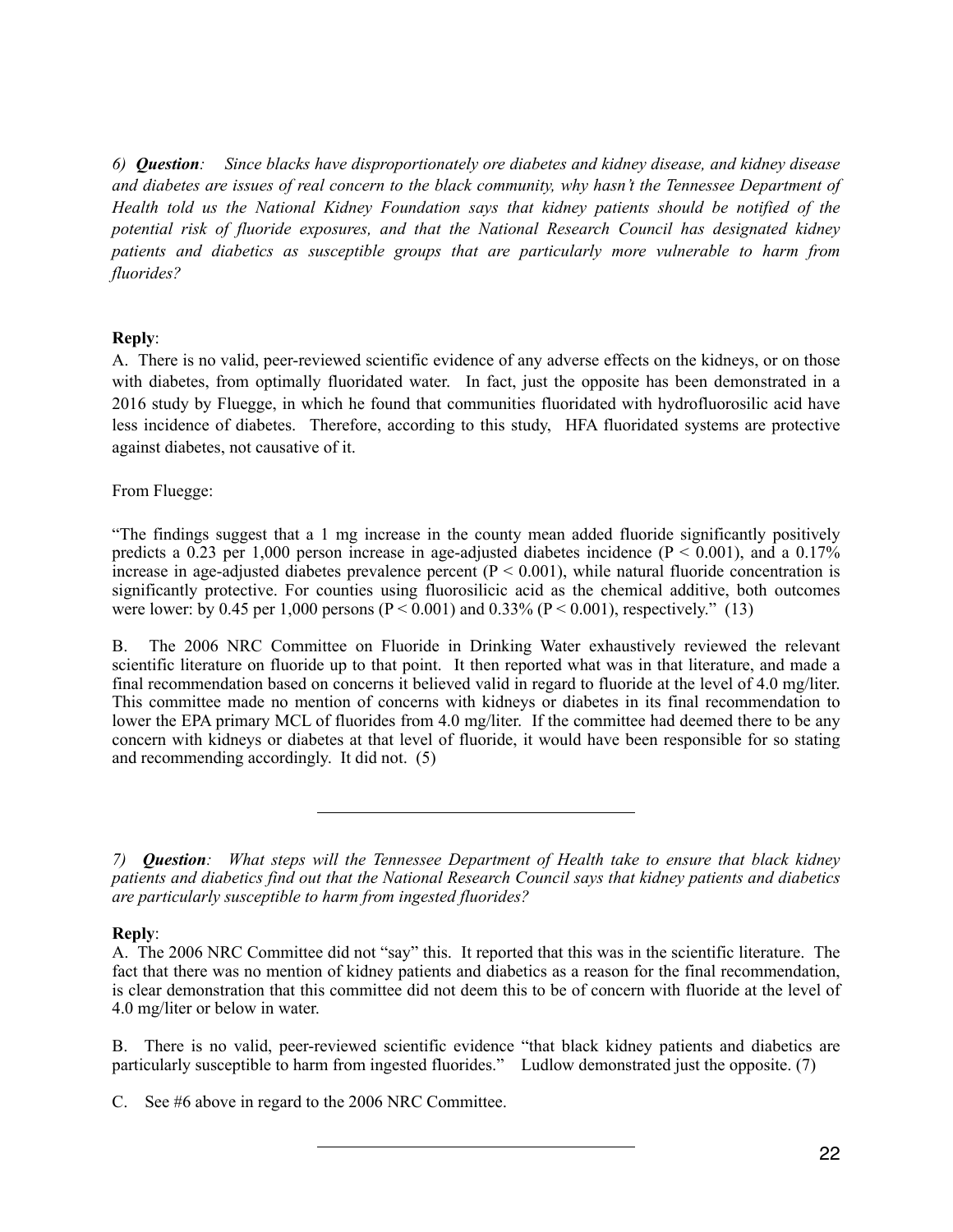*8) Question: Does the Tennessee Department of Health believe it has a moral responsibility to actively share all this information with the black community?* 

# **Reply***:*

Departments of Health rely upon valid, peer-reviewed science in making it health assessments and recommendations. These entities have procedures in place to notify the public of any necessary health information These entities have no responsibility to disseminate unsubstantiated, erroneous claims made by antifluoridationists.

*9) Question:Why has the Minority Health Department of the Tennessee Department of Health not shared the information about dental fluorosis and kidney patient and diabetic fluoride susceptibility with the TN black community?* 

## **Reply**:

It is not the responsibility of any public health entity, or anyone else, to notify everyone of each and every false and unsubstantiated claim made by antifluoridationists. State and local health departments have ample information available on fluoridation and dental fluorosis readily available to anyone.

*10) Question: We have learned that the National Research Council says senior citizens are more at risk from fluorides because of long term accumulation of fluorides in their bones. Why hasn't the Minority Health Department of the Tennessee Department of Health shared this with black seniors? How will this information be shared with black seniors so they actually and effectively hear it?* 

# **Reply**:

There is no valid, peer-reviewed scientific evidence of any adverse effects of optimal level fluoride resultant of "long term accumulation of fluorides in their bones". See #6 above for an explanation of what that Committee deemed of any concern with fluoride at the level of 4.0 mg/liter or below.

*11) Question: Does the Tennessee Department of Health believe that black and other minority families in our area who are economically disadvantaged, or who have limited computer skills, or who have limited English ability, have found, read, and fully understood the information and ramifications of CDC's statement inside its website that families with babies may wish to consider using unfluoridated water for infant formula?* 

**Reply**: See item #4 above.

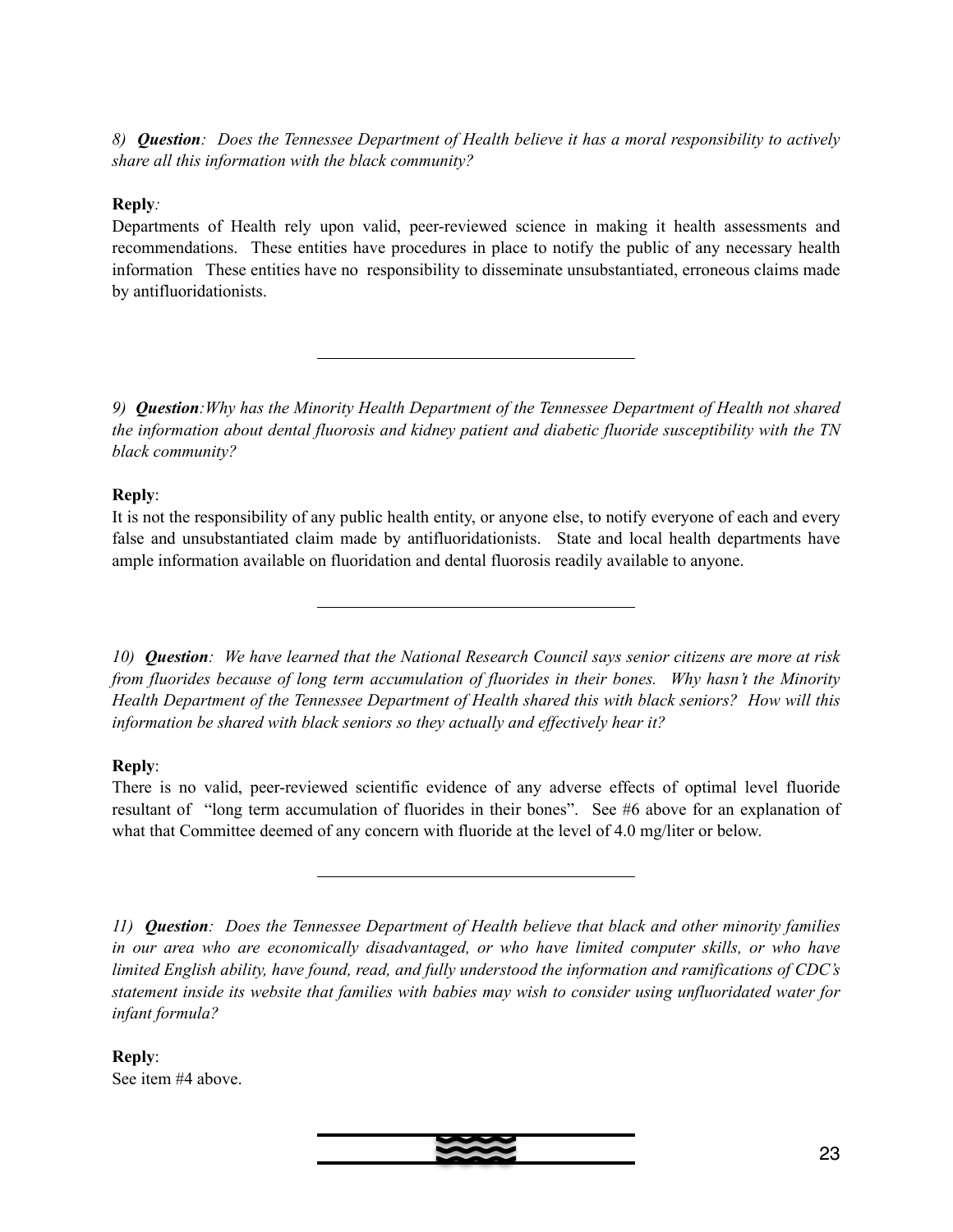## **References**

(1) Dietary Reference Intakes (DRIs): Tolerable Upper Intake Levels, Vitamins Food and Nutrition Board, Institute of Medicine, National Academies

[http://www.nationalacademies.org/hmd/~/media/Files/Activity%20Files/Nutrition/DRI-Tables/](http://www.nationalacademies.org/hmd/~/media/Files/Activity%20Files/Nutrition/DRI-Tables/4_%20UL%20Values_Vitamins%20and%20Elements.pdf?la=en) [4\\_%20UL%20Values\\_Vitamins%20and%20Elements.pdf?la=en](http://www.nationalacademies.org/hmd/~/media/Files/Activity%20Files/Nutrition/DRI-Tables/4_%20UL%20Values_Vitamins%20and%20Elements.pdf?la=en)

- (2) The Association Between Enamel Fluorosis and Dental Caries in U.S. Schoolchildren Hiroko Iida and Jayanth V. Kumar*J Am Dent Assoc* 2009;140;855-862
- (3) Recommendations for Using Fluoride to Prevent and Control Dental Caries in the United States

MMWR Recommendations and Reports August 17, 2001 / 50(RR14);1-42

(4) Contaminant Candidate List (CCL) and Regulatory Determination

 Definition of "Contaminant" <https://www.epa.gov/ccl/definition-contaminant>

- (5) Fluoride in Drinking Water: A Scientific Review of EPA's Standards Committee on Fluoride in Drinking Water, National Research Council 2006 pp 352
- (6) Doull Statement http://www.ilikemyteeth.org/wp-content/uploads/2013/03/Doull-Email-on-CWF-March-2013.pdf
- (7) Ludlow M, Luxton G, Mathew T. Effects of fluoridation of community water supplies for people with chronic kidney disease. Nephrol Dial Transplant 2007; 22:2763-2767
- (8) Community Water Fluoridation

 Infant Formula US CDC <https://www.cdc.gov/fluoridation/faqs/infant-formula.html>

(9) Reexamination of Hexafluorosilicate Hydrolysis By F NMR and pH Measurement

 William F. Finney, Erin Wilson, Andrew Callender, Michael D. Morris, and LW Beck Environmental Science and Technology/ Vol 40, No. 8, 2006

(10) Fluorides, Sealants, and dental decay

Herschel Horowitz Pediatric Dentistry: Volume 4. Number 4

(11) Buzalaf MAR (ed): Fluoride and the Oral Environment. Monogr Oral Sci. Basel, Karger, 2011, vol 22, pp 97–114

- (12) Effects of enamel fluorosis and dental caries on quality of life J Dent Res. 2014 Oct;93(10):972-9 Onoriobe U, Rozier RC, Cantrell J, King RS
- (13) J Water Health. 2016 Oct;14(5):864-877. Community water fluoridation predicts increase in age-adjusted incidence and prevalence of diabetes in 22 states from 2005 and 2010. [Fluegge K1](https://www.ncbi.nlm.nih.gov/pubmed/?term=Fluegge%20K%5BAuthor%5D&cauthor=true&cauthor_uid=27740551).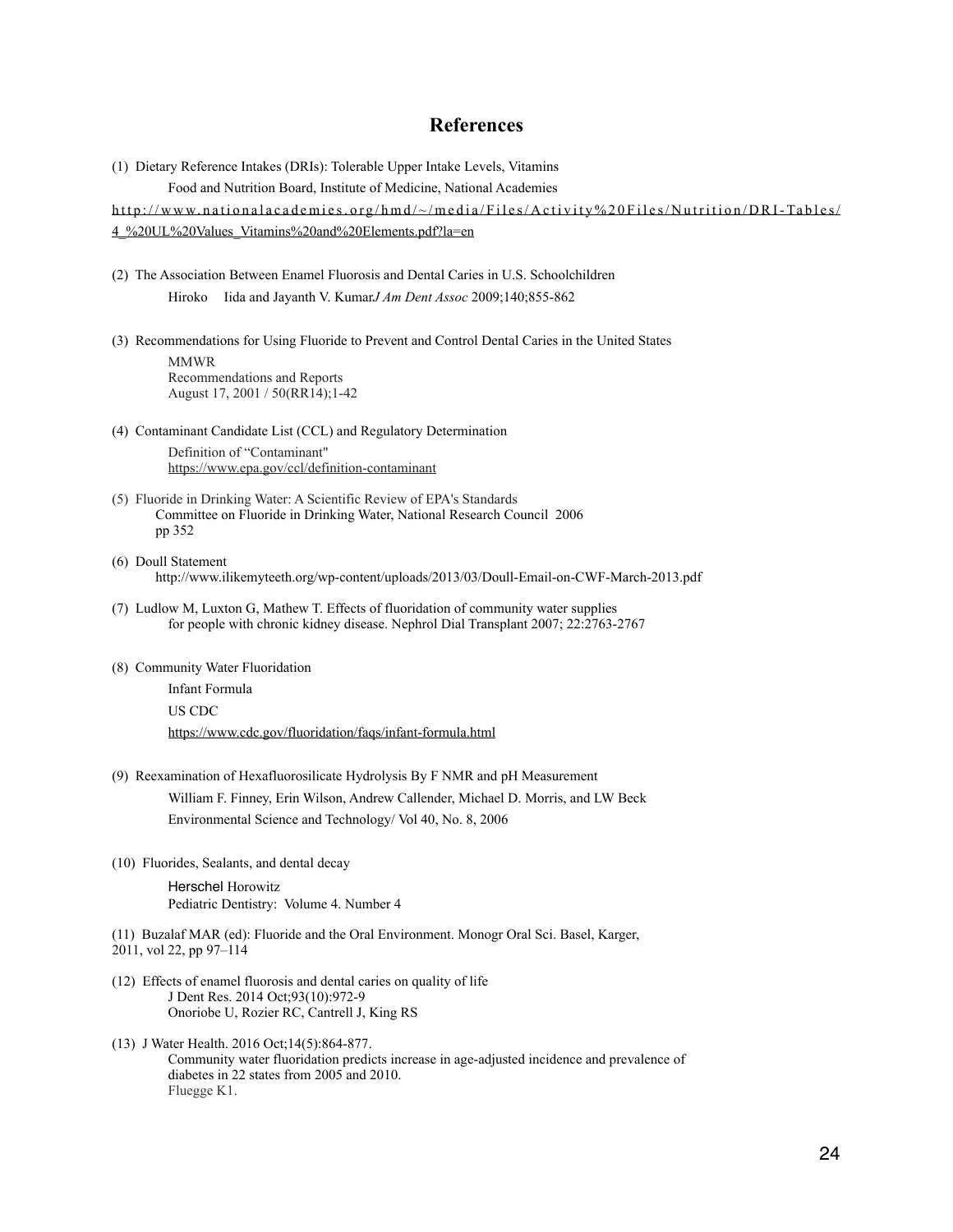# **Effectiveness Studies**

## 1) 2015

## Conclusion

The children living in the well-established fluoridated area had less dental caries and a higher proportion free from disease when compared with the other two areas which were not fluoridated. Fluoridation demonstrated a clear benefit in terms of better oral health for young children.

---The Dental Health of primary school children living in fluoridated, pre-fluoridated and non-fluoridated communities in New South Wales, Australia

Anthony S Blinkhorn, Roy Byun, George Johnson, Pathik Metha, Meredith Kay, and Peter Lewis BMC Oral Health 2015, 15:9 doi:10.1186/1472-6831-15-9http://www.biomedcentral.com/ 1472-6831/15/9

## 2) 2000

RESULTS:

The prevalence of dental caries was inversely related and the prevalence of fluorosis was directly related to the concentration of fluoride in the drinking water. The mean DMFS in the communities with 0.8 to 1.4 ppm fluoride was 53.9 percent to 62.4 percent lower than that in communities with negligible amounts of fluoride. Multivariate analysis showed that water fluoride level was the strongest factor influencing DMFS scores. The prevalence of fluorosis ranged from 1.7 percent to 15.4 percent, and the increase in fluorosis with increasing fluoride exposure was limited entirely to the milder forms.

-----J Public Health Dent. 2000 Summer;60(3):147-53.

The prevalence of dental caries and fluorosis in Japanese communities with up to 1.4 ppm of naturally occurring fluoride.

Tsutsui A, Yagi M, Horowitz AM.

Department of Preventive Dentistry, Fukuoka Dental College, Fukuoka, Japan. tutuia@college.fdcnet.ac.jp

http://www.ncbi.nlm.nih.gov/pubmed/11109211

3) 2000

## CONCLUSIONS:

Caries levels are lower among children with fluoridated domestic water supplies. Decay levels are much lower in 2002 than they were in 1984 and in the 1960s. The oral health of the less well off is worse than that of the rest of the population. The prevalence of dental fluorosis is higher amongst children and adolescents with fluoridated water supplies. Comparisons with 1984 data show an increase in the prevalence of fluorosis since that time.

----Community Dent Health. 2004 Mar;21(1):37-44.

Dental caries and enamel fluorosis among the fluoridated and non-fluoridated populations in the Republic of Ireland in 2002.

Whelton H, Crowley E, O'Mullane D, Donaldson M, Kelleher V, Cronin M.

Oral Health Services Research Centre, University Dental School and Hospital, Wilton, Cork, Ireland.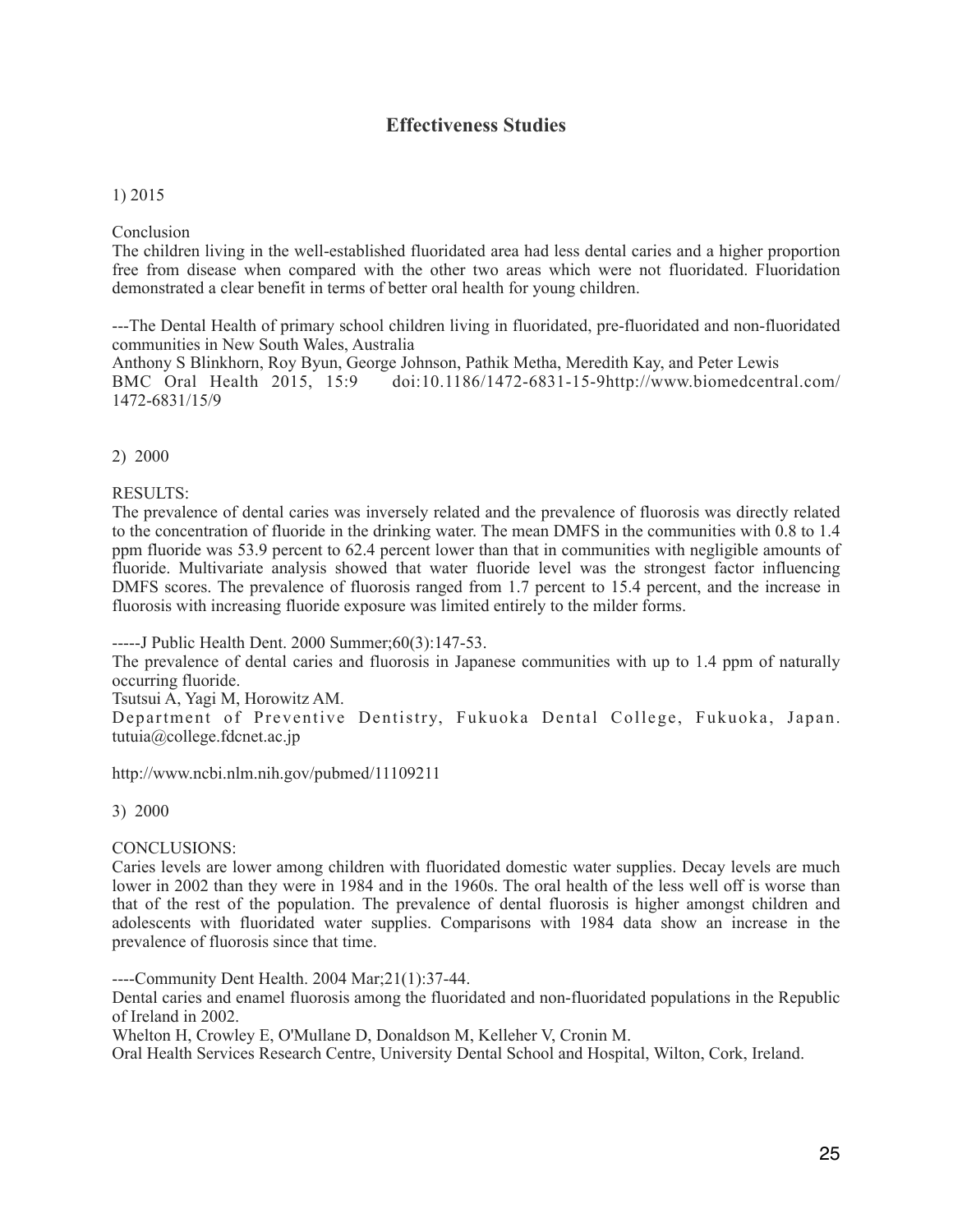## 4) 1995

http://www.ncbi.nlm.nih.gov/pubmed/7643331

## CONCLUSIONS:

The ingestion of water containing 1 ppm or less fluoride during the time of tooth development may result in dental fluorosis, albeit in its milder forms. However, in these times of numerous products containing fluoride being available, children ingesting water containing 1 ppm fluoride continue to derive caries protection compared to children ingesting water with negligible amounts of fluoride. Thus, the potential for developing a relatively minor unesthetic condition must be weighed against the potential for reducing dental disease.

-----J Public Health Dent. 1995 Spring;55(2):79-84.

Dental fluorosis and caries prevalence in children residing in communities with different levels of fluoride in the water.

Jackson RD, Kelly SA, Katz BP, Hull JR, Stookey GK. Oral Health Research Institute, Indianapolis, IN 46202-2876, USA.

http://www.ncbi.nlm.nih.gov/pubmed/15074871

5) 2004

Conclusions:

The results of this study support existing work suggesting water fluoridation together with the use of fluoridated dentifrice provides improved caries prevention over the use of fluoridated dentifrice alone. The social gradient between caries and deprivation appears to be lower in the fluoridated population compared to the non-fluoridated population, particularly when considering caries into dentine, demonstrating a reduction in inequalities of oral health for the most deprived individuals in the population.

----The association between social deprivation and the prevalence and severity of dental caries and fluorosis in populations with and without water fluoridation Michael G McGrady, Roger P Ellwood, [...], and Iain A Pretty

http://www.ncbi.nlm.nih.gov/pmc/articles/PMC3543717/

## 6) 2012

## CONCLUSIONS:

Fewer studies have been published recently. More of these have investigated effect at the multicommunity, state or even national level. The dmf/DMF index remains the most widely used measure of effect. % CR were lower in recent studies, and the 'halo' effect was discussed frequently. Nevertheless, reductions were still substantial. Statistical control for confounding factors is now routine, although the effect on per cent reductions tended to be small. Further thought is needed about the purpose of evaluation and whether measures of effect and study design are appropriate for that purpose.

-----Community Dent Oral Epidemiol. 2012 Oct;40 Suppl 2:55-64. doi: 10.1111/j. 1600-0528.2012.00721.x. Effectiveness of water fluoridation in caries prevention. Rugg-Gunn AJ, Do L.

http://www.ncbi.nlm.nih.gov/pubmed/22998306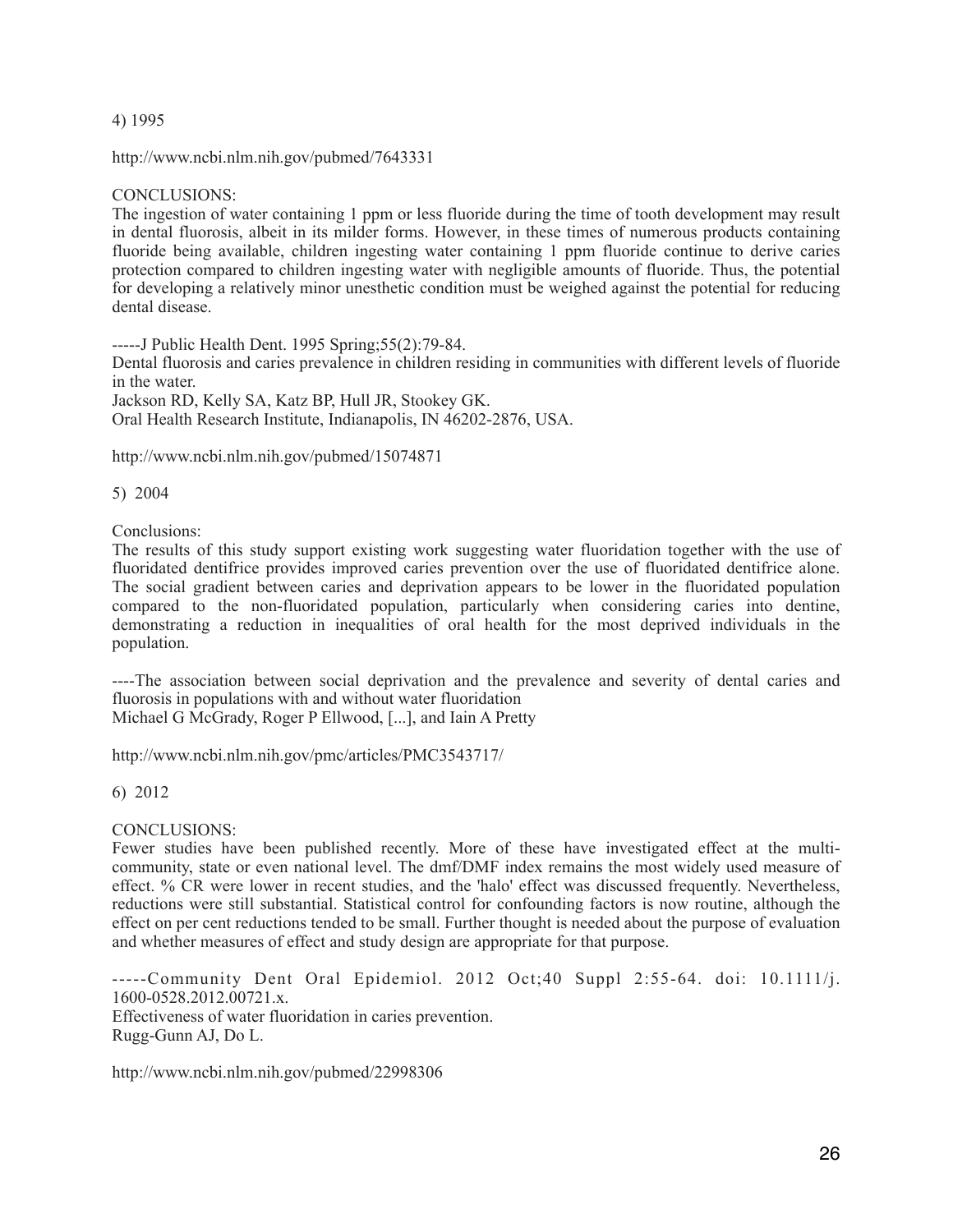# 7) 2012

## CONCLUSIONS:

Data showed a significant decrease in dental caries across the entire country, with an average reduction of 25% occurring every 5 years. General trends indicated that a reduction in DMFT index values occurred over time, that a further reduction in DMFT index values occurred when a municipality fluoridated its water supply, and mean DMFT index values were lower in larger than in smaller municipalities.

---Decline in dental caries among 12-year-old children in Brazil, 1980-2005.

-Int Dent J. 2012 Dec;62(6):308-14.

Lauris JR, da Silva Bastos R, de Magalhaes Bastos JR.

Department of Paediatric Dentistry, University of São Paulo, Bauru, São Paulo, Brazil. http://www.ncbi.nlm.nih.gov/pubmed/23252588

## 8). 2012

## Abstract

The effectiveness of fluoridation has been documented by observational and interventional studies for over 50 years. Data are available from 113 studies in 23 countries. The modal reduction in DMFT values for primary teeth was 40-49% and 50-59% for permanent teeth. The pattern of caries now occurring in fluoride and low-fluoride areas in 15- to 16-year-old children illustrates the impact of water fluoridation on first and second molars.

----Caries Res. 1993;27 Suppl 1:2-8.

Efficacy of preventive agents for dental caries. Systemic fluorides: water fluoridation. Murray JJ. Department of Child Dental Health, Dental School, University of Newcastle upon Tyne, UK.

http://www.ncbi.nlm.nih.gov/pubmed/8500120

9) 1993

# CONCLUSIONS:

The survey provides further evidence of the effectiveness in reducing dental caries experience up to 16 years of age. The extra intricacies involved in using the Percentage Lifetime Exposure method did not provide much more information when compared to the simpler Estimated Fluoridation Status method.

-----Community Dent Health. 2012 Dec;29(4):293-6. Caries status in 16 year-olds with varying exposure to water fluoridation in Ireland. Mullen J, McGaffin J, Farvardin N, Brightman S, Haire C, Freeman R. Health Service Executive, Sligo, Republic of Ireland. http://www.ncbi.nlm.nih.gov/pubmed/23488212

10). 2012

## CONCLUSIONS:

Children with severe dental caries had statistically significantly lower numbers of lesions if they lived in a fluoridated area. The lower treatment need in such high-risk children has important implications for publicly-funded dental care.

------Community Dent Health. 2013 Mar;30(1):15-8.

Fluoridation and dental caries severity in young children treated under general anaesthesia: an analysis of treatment records in a 10-year case series.

Kamel MS, Thomson WM, Drummond BK.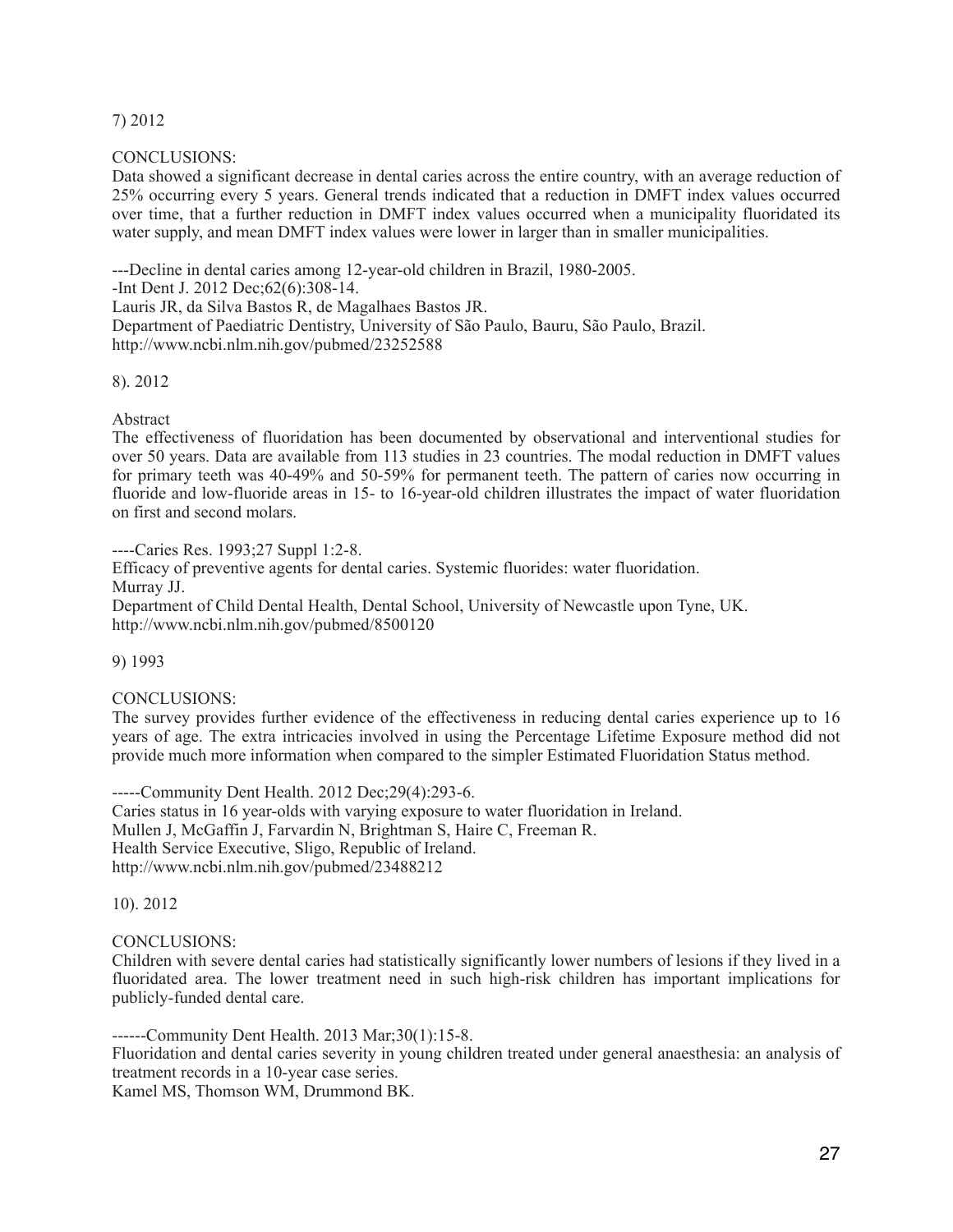## **Cost-Effectiveness**

1. For most cities, every \$1 invested in water fluoridation saves \$38 in dental treatment costs.

------"Cost Savings of Community Water Fluoridation," U.S. Centers for Disease Control and Prevention, accessed on March 14, 2011 at http://www.cdc.gov/fluoridation/fact\_sheets/cost.htm.

2. A Texas study confirmed that the state saved \$24 per child, per year in Medicaid expenditures for children because of the cavities that were prevented by drinking fluoridated water.

------ "Water Fluoridation Costs in Texas: Texas Health Steps (EPSDT-Medicaid), Department of Oral Health Website (2000), www.dshs.state.tx.us/dental/pdf/fluoridation.pdf,

3. A 2010 study in New York State found that Medicaid enrollees in less fluoridated counties needed 33 percent more fillings, root canals, and extractions than those in counties where fluoridated water was much more prevalent. As a result, the treatment costs per Medicaid recipient were \$23.65 higher for those living in less fluoridated counties.

-------------Kumar J.V., Adekugbe O., Melnik T.A., "Geographic Variation in Medicaid Claims for Dental Procedures in New York State: Role of Fluoridation Under Contemporary Conditions,"

Public Health Reports, (September-October 2010) Vol. 125, No. 5, 647-54.

------------The original figure (\$23.63) was corrected in a subsequent edition of this journal and clarified to be \$23.65. See: "Letters to the Editor," Public Health Reports (November-

December 2010), Vol. 125, 788.

4. Researchers estimated that in 2003 Colorado saved nearly \$149 million in unnecessary treatment costs by fluoridating public water supplies—average savings of roughly \$61 per person.

------O'Connell J.M. et al., "Costs and savings associated with community water fluoridation programs in Colorado,"

Preventing Chronic Disease (November 2005), accessed on

March 12, 2011 at http://www.ncbi.nlm.nih.gov/pmc/articles/PMC1459459/.

5. A 1999 study compared Louisiana parishes (counties) that were fluoridated with those that were not. The study found that low-income children in communities without fluoridated water were three times more likely than those in communities with fluoridated water to need dental treatment in a hospital operating room.

-------Water Fluoridation and Costs of Medicaid Treatment for Dental Decay – Louisiana, 1995-1996,"

 Morbidity and Mortality Weekly Report, (U.S. Centers for Disease Control and Prevention), September 3, 1999, accessed on March 11, 2011 at

http://www.cdc.gov/mmwr/preview/mmwrhtml/mm4834a2.htm.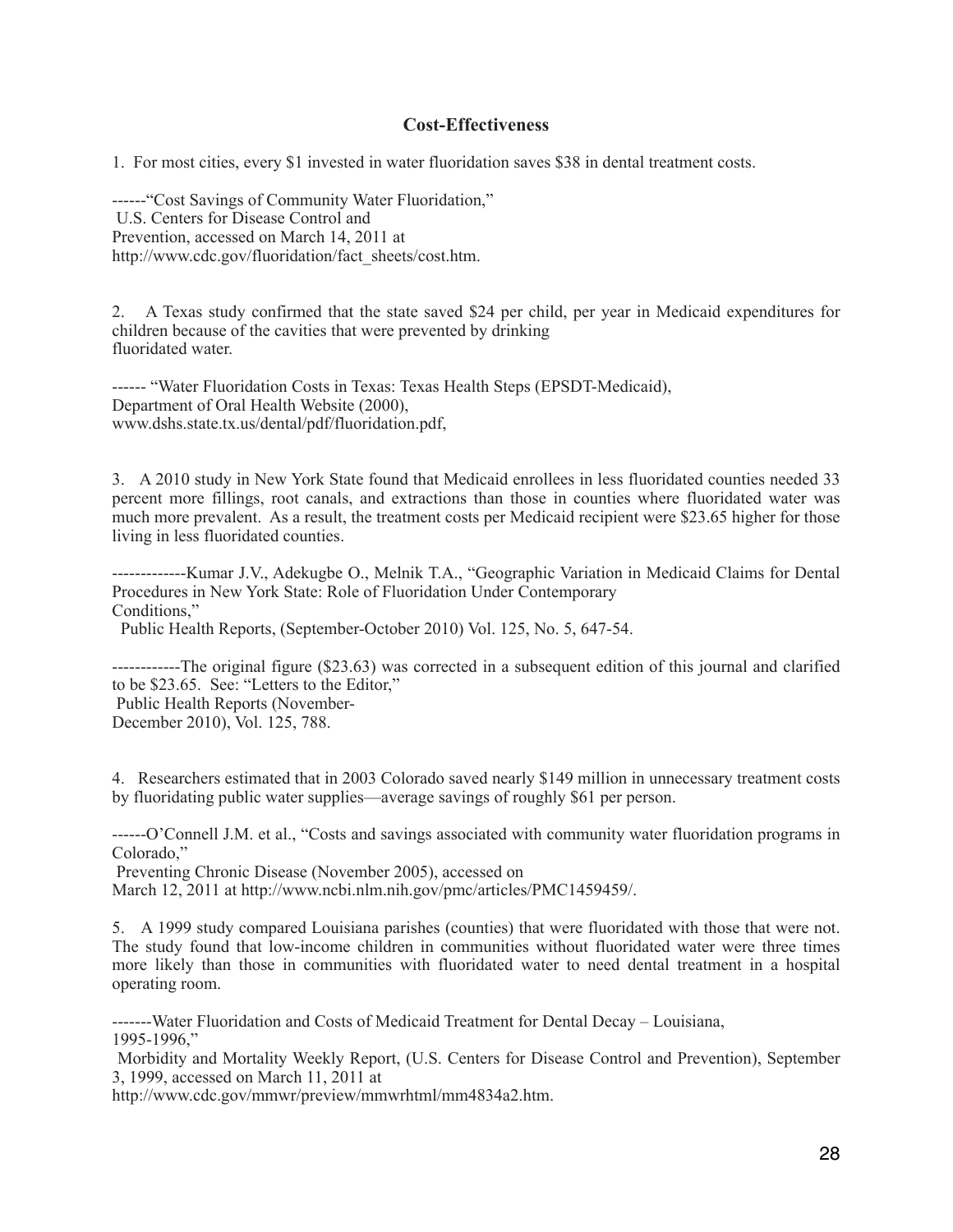6. By reducing the incidence of decay, fluoridation makes it less likely that toothaches or other serious dental problems will drive people to hospital emergency rooms (ERs)—where treatment costs are high. A 2010 survey of hospitals in Washington State found that dental disorders were the leading reason why uninsured patients visited ERs.

-------Washington State Hospital Association, Emergency Room Use (October 2010) 8-12, http://www.wsha.org/files/127/ERreport.pdf, accessed February 8, 2011.

7. Scientists who testified before Congress in 1995 estimated that national savings from water fluoridation totaled \$3.84 billion each

------Michael W. Easley, DDS, MP, "Perspectives on the Science Supporting Florida's Public Health Policy for Community Water Fluoridation," Florida Journal of Environmental Health, Vol. 191, Dec. 2005, accessed on March 16, 2011 at http://www.doh.state.fl.us/family/dental/perspectives.pdf.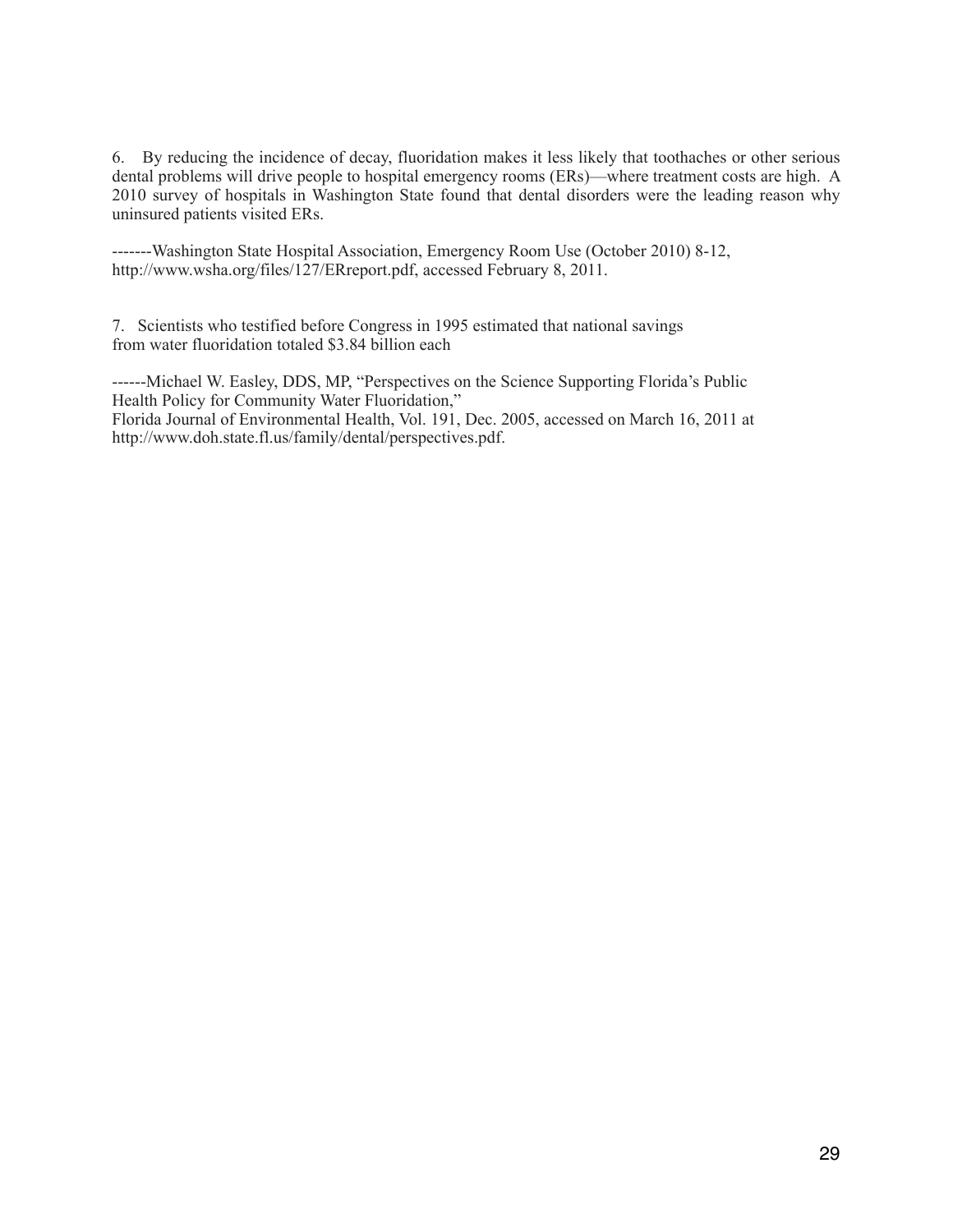# **Organizations Recognizing the Public Health Benefit of Water Fluoridation**

Acad Dentistry InterNatl Acad General Dentistry Acad for Sports Dentistry Alzheimer's Assoc America's Health Insurance Plans Am Acad Family Physicians Am Acad Nurse Practitioners Am Acad Oral and Maxillofacial Pathology Am Acad Orthopaedic Surgeons Am Acad Pediatrics Am Acad Pediatric Dentistry Am Acad Periodontology Am Acad Physician Assistants Am Assoc for Community Dental Programs Am Assoc for Dental Research Am Assoc for Health Education Am Assoc for the Advancement Science Am Assoc Endodontists Am Assoc Oral and Maxillofacial Surgeons Am Assoc Orthodontists Am Assoc Public Health Dentistry Am Assoc Women Dentists Am Cancer Society Am College Dentists Am College Physicians / Am Society Internal Medicine Am College Preventive Medicine Am College Prosthodontists Am Council on Science and Health Am Dental Assistants Assoc Am Dental Assoc Am Dental Education Assoc Am Dental Hygienists' Assoc Am Dietetic Assoc Am Federation Labor and Congress of Industrial Orgs Am Hospital Assoc Am Legislative Exchange Council Am Medical Assoc Am Nurses Assoc Am Osteopathic Assoc Am Pharmacists Assoc Am Public Health Assoc Am School Health Assoc Am Society for Clinical Nutrition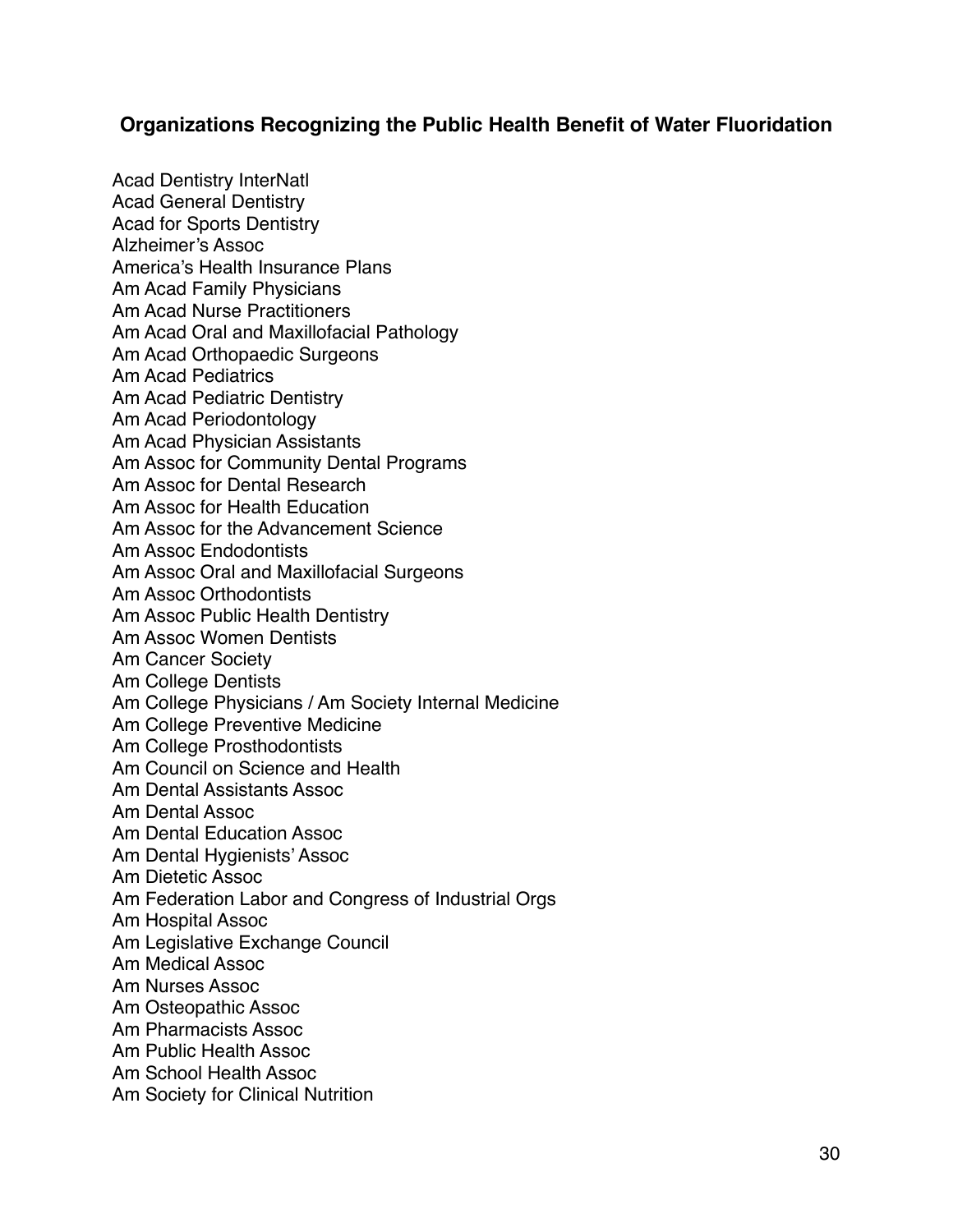Am Society for Nutritional Sciences Am Student Dental Assoc Am Water Works Assoc Assoc for Academic Health Centers Assoc Am Medical Colleges Assoc Clinicians for the Underserved Assoc Maternal & Child Health Programs Assoc State & Territorial Dental Directors Assoc State & Territorial Health Officials Assoc State & Territorial Public Health Nutrition Directors British Fluoridation Society Canadian Dental Assoc Canadian Dental Hygienists Assoc Canadian Medical Assoc Canadian Nurses Assoc Canadian Paediatric Society Canadian Public Health Assoc Child Welfare League America Children's Dental Health Project Chocolate Manufacturers Assoc Consumer Federation America Council State & Territorial Epidemiologists Delta Dental Plans Assoc FDI World Dental Federation Federation Am Hospitals Hispanic Dental Assoc Indian Dental Assoc (USA.) Institute of Medicine Institute for Science in Medicine InterNatl Assoc for Dental Research InterNatl Assoc for Orthodontics InterNatl College Dentists March Dimes Birth Defects Found Natl Assoc Community Health Centers Natl Assoc County & City Health Officials Natl Assoc Dental Assistants Natl Assoc Local Boards Health Natl Assoc Social Workers Natl Confectioners Assoc Natl Council Against Health Fraud Natl Dental Assistants Assoc Natl Dental Assoc Natl Dental Hygienists' Assoc Found Dentistry for the Handicapped Natl Head Start Assoc